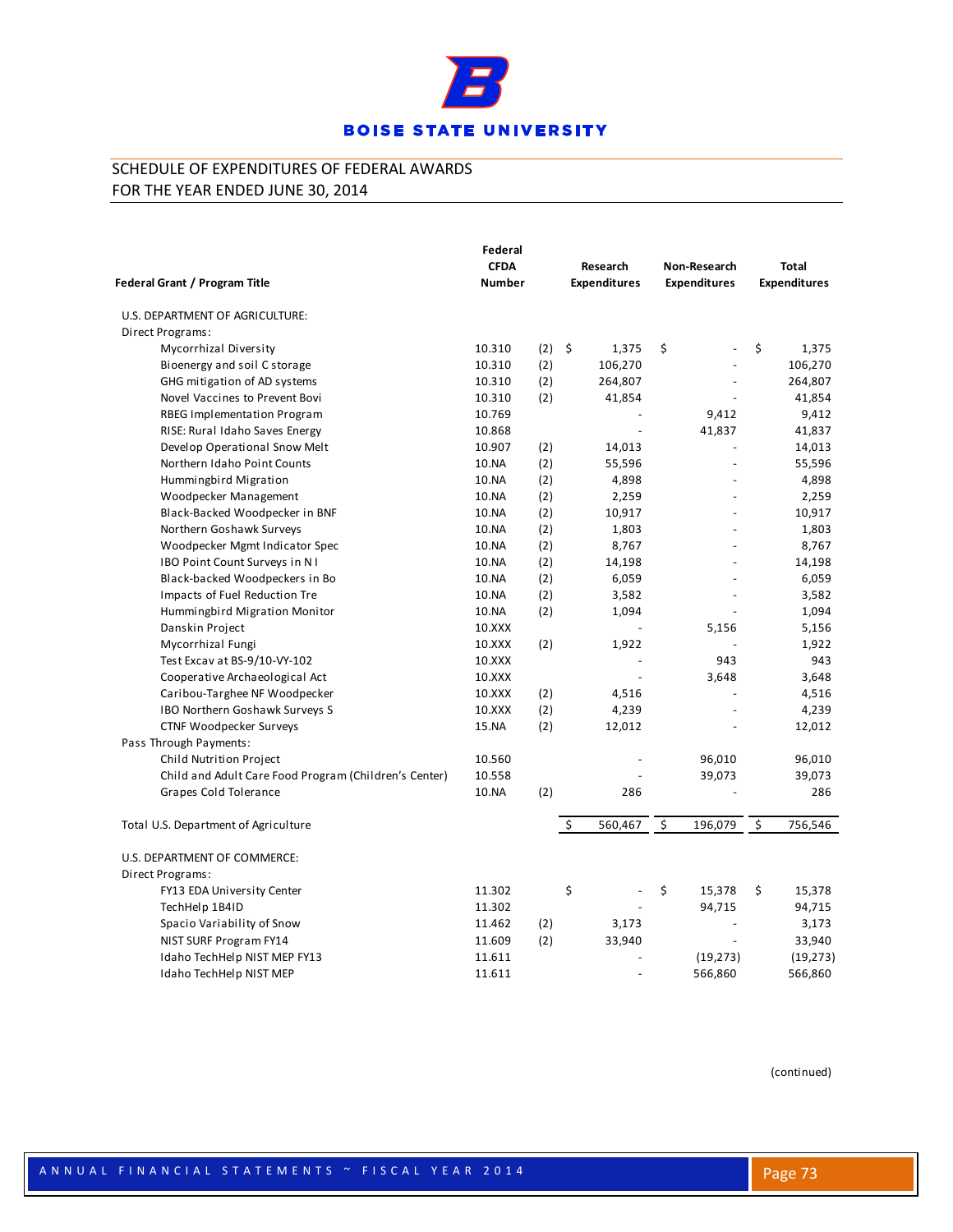

| Federal Grant / Program Title            | Federal<br><b>CFDA</b><br><b>Number</b> |          |    | Research<br><b>Expenditures</b> | Non-Research<br><b>Expenditures</b> | <b>Total</b><br><b>Expenditures</b> |
|------------------------------------------|-----------------------------------------|----------|----|---------------------------------|-------------------------------------|-------------------------------------|
| U.S. DEPARTMENT OF COMMERCE (continued): |                                         |          |    |                                 |                                     |                                     |
| Pass Through Payments:                   |                                         |          |    |                                 |                                     |                                     |
| Pacific NW Climate Decision              | 11.431                                  | $(2)$ \$ |    | 29,633                          | \$                                  | \$<br>29,633                        |
| <b>BCAL Virtual Watersheds</b>           | 11.468                                  | (2)      |    | 15,584                          |                                     | 15,584                              |
| Total U.S. Department of Commerce        |                                         |          | \$ | 82,330                          | \$<br>657,680                       | \$<br>740,010                       |
| U.S. DEPARTMENT OF DEFENSE:              |                                         |          |    |                                 |                                     |                                     |
| Direct Programs:                         |                                         |          |    |                                 |                                     |                                     |
| A West Nile Virus Vaccine-JT             | 12.420                                  | $(2)$ \$ |    | (114)                           | \$                                  | \$<br>(114)                         |
| PTHrP and Mesenchymal Wnt                | 12.420                                  | (2)      |    | 15,012                          |                                     | 15,012                              |
| Hydrologic Fluxes and States             | 12.431                                  | (2)      |    | 29,723                          |                                     | 29,723                              |
| Combining Remotely Sensed Vege           | 12.431                                  | (2)      |    | 27,763                          |                                     | 27,763                              |
| Reconfigurable Electronics               | 12.910                                  | (2)      |    | 36,757                          |                                     | 36,757                              |
| Reconfigurable Electronics-2             | 12.910                                  | (2)      |    | 40,411                          | $\overline{a}$                      | 40,411                              |
| Dugway Proving Ground                    | 12.NA                                   | (2)      |    | 47,776                          |                                     | 47,776                              |
| Dugway Proving Ground-2                  | 12.NA                                   | (2)      |    | 234,154                         |                                     | 234,154                             |
| Pass Through Payments:                   |                                         |          |    |                                 |                                     |                                     |
| 2010 OTA ICRMP                           | 12.XXX                                  |          |    |                                 | (3,328)                             | (3,328)                             |
| <b>MIT DTRA</b>                          | 12.351                                  | (2)      |    | 88,920                          |                                     | 88,920                              |
| <b>Radiation Effects</b>                 | 12.351                                  | (2)      |    | 165,943                         |                                     | 165,943                             |
| AFOSR RSE Project                        | 12.XXX                                  | (2)      |    | (49)                            |                                     | (49)                                |
| Anodic Polarization Phase2               | 12.XXX                                  | (2)      |    | 1,050                           |                                     | 1,050                               |
| <b>Fabrication Memristive Devices</b>    | 12.XXX                                  | (2)      |    | 146,220                         | $\overline{a}$                      | 146,220                             |
| Anodic Polorization Summer2013           | 12.XXX                                  | (2)      |    | 4,952                           |                                     | 4,952                               |
| Memristor Design and Test                | 12.XXX                                  | (2)      |    | 8,656                           |                                     | 8,656                               |
| Memristor Design & Test Part 2           | 12.XXX                                  | (2)      |    | 12,529                          |                                     | 12,529                              |
| Total U.S. Department of Defense         |                                         |          | Ŝ. | 859,703                         | \$<br>(3, 328)                      | \$<br>856,375                       |
| U.S. DEPARTMENT OF THE INTERIOR:         |                                         |          |    |                                 |                                     |                                     |
| Direct Programs:                         |                                         |          |    |                                 |                                     |                                     |
| Fire & Erosion in Western Rang           | 15.231                                  | $(2)$ \$ |    | 1,790                           | \$                                  | \$<br>1,790                         |
| Fire & Erosion W Range Benner            | 15.231                                  | (2)      |    | 9,256                           |                                     | 9,256                               |
| Lichen Curation                          | 15.231                                  |          |    |                                 | 1,348                               | 1,348                               |
| Impacts of fuel reduction trea           | 15.231                                  | (2)      |    | 350                             |                                     | 350                                 |
| Idaho Long-billed Curlew Breed           | 15.231                                  | (2)      |    | 9,248                           |                                     | 9,248                               |
| Pygmy Rabbit Diet Quality                | 15.238                                  | (2)      |    | 10,462                          |                                     | 10,462                              |
| Genetic Analysis of Medusahead           | 15.238                                  | (2)      |    | 6,025                           |                                     | 6,025                               |
| OHV Trails and Eagle Behavior            | 15.238                                  | (2)      |    | 23,785                          |                                     | 23,785                              |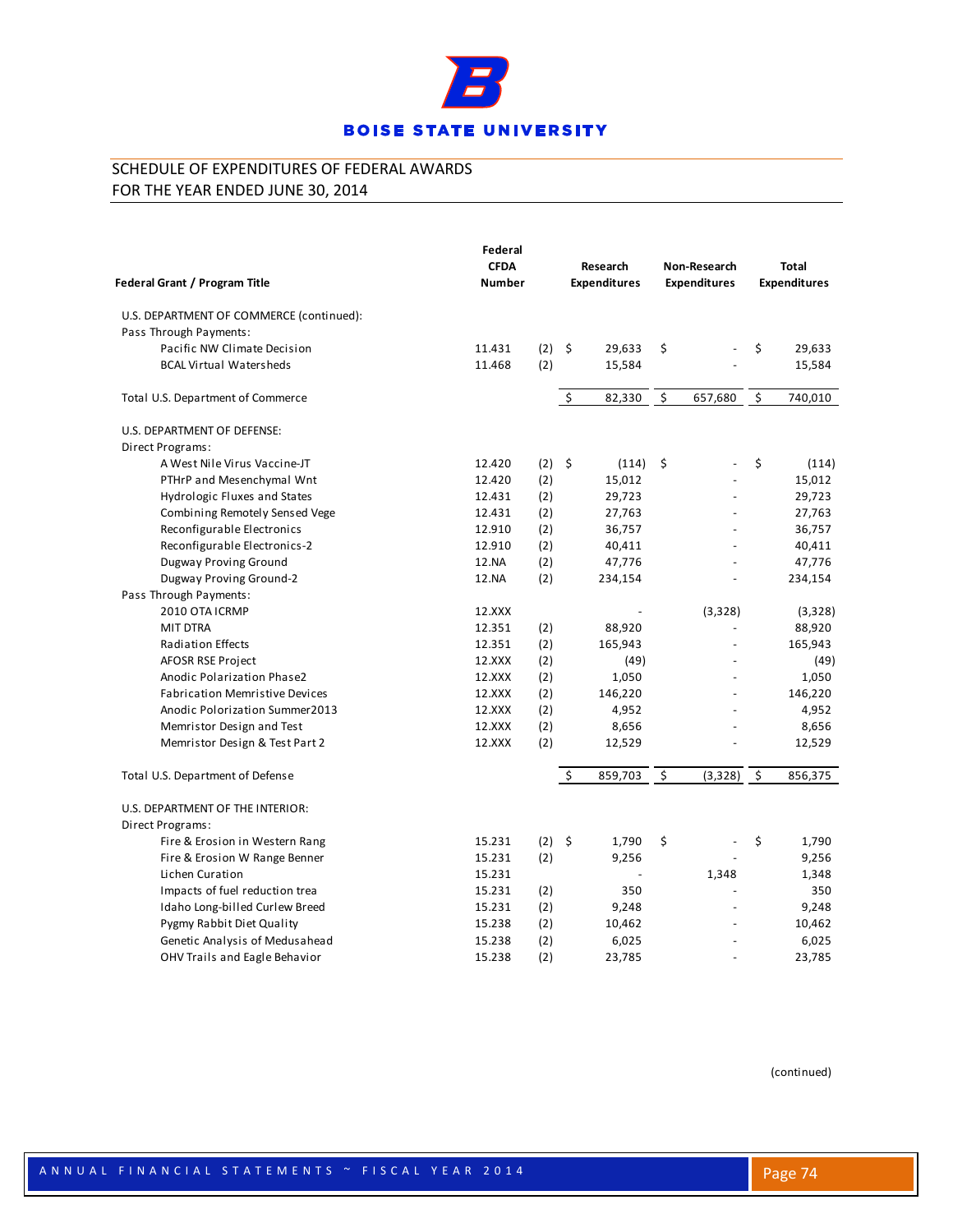

|                                              | Federal       |     |                     |                     |                     |
|----------------------------------------------|---------------|-----|---------------------|---------------------|---------------------|
|                                              | <b>CFDA</b>   |     | Research            | Non-Research        | Total               |
| Federal Grant / Program Title                | <b>Number</b> |     | <b>Expenditures</b> | <b>Expenditures</b> | <b>Expenditures</b> |
| U.S. DEPARTMENT OF THE INTERIOR (continued): |               |     |                     |                     |                     |
| Direct Programs (continued):                 |               |     |                     |                     |                     |
| USFWS Birds of Concern                       | 15.635        | (2) | - \$<br>9,101       | \$                  | \$<br>9,101         |
| Burrowing Owls, Fleas & Plague               | 15.655        | (2) | 7,189               | $\overline{a}$      | 7,189               |
| Eagles and OHVs                              | 15.655        | (2) | 3,769               |                     | 3,769               |
| Eagle Diets in the NCA                       | 15.655        | (2) | 21,800              |                     | 21,800              |
| Bird Partnership Coordinator                 | 15.657        | (2) | 9,652               | $\overline{a}$      | 9,652               |
| Harvester Ant Monitoring-YR4                 | 15.657        | (2) | 7,517               |                     | 7,517               |
| Astragalus Cusickii                          | 15.657        | (2) | 10,951              |                     | 10,951              |
| Harvester Ant Monitoring-Yr 5                | 15.657        | (2) | 18,676              | $\overline{a}$      | 18,676              |
| Near Surface Expression Alaska               | 15.807        | (2) | (310)               |                     | (310)               |
| Alaska Legacy Seismic                        | 15.807        | (2) | 15                  |                     | 15                  |
| Near Surface Expression Mega                 | 15.807        | (2) | 34,225              | $\blacksquare$      | 34,225              |
| Land Streamer Technologies                   | 15.807        | (2) | 64,330              |                     | 64,330              |
| Raptor Research Building                     | 15.808        |     |                     | 244,535             | 244,535             |
| Wintering Raptors in the SR                  | 15.808        | (2) | (12)                | $\overline{a}$      | (12)                |
| Protected Area Analysis                      | 15.808        | (2) | 115,903             | $\frac{1}{2}$       | 115,903             |
| Cooperative Ecosystem Studies                | 15.808        | (2) | 173,392             | L,                  | 173,392             |
| Noise and Foraging Behavior                  | 15.945        | (2) | 82,614              | $\overline{a}$      | 82,614              |
| Rmt Snsg & Sptl Pat of Fuels                 | 15.ADV        | (2) | 9,830               |                     | 9,830               |
| Phantom Gas Fields: Effect of                | 15.NA         | (2) | 29,697              |                     | 29,697              |
| Analysis of Arbuscular Mycorrh               | 15.NA         | (2) | 1,744               | $\overline{a}$      | 1,744               |
| Alaska Holocene Deoformation                 | 15.XXX        | (2) | (324)               | L.                  | (324)               |
| Harvester Ant Monitoring-YR3                 | 15.XXX        | (2) | 432                 |                     | 432                 |
| Kenai Legacy Seismic                         | 15.XXX        | (2) | 14,025              |                     | 14,025              |
| Bird Surveys for Minidoka NWR                | 15.XXX        | (2) | 13,677              | L,                  | 13,677              |
| Avian Ed Field Trips-Lucky Pea               | 15.XXX        | (2) | 451                 | $\overline{a}$      | 451                 |
| Support for Idaho Bird Conserv               | 15.XXX        | (2) | 1,770               |                     | 1,770               |
| Montague Island Asperity                     | 15.XXX        | (2) | 12,602              |                     | 12,602              |
| Pass Through Payments:                       |               |     |                     |                     |                     |
| IBO/IDFG Bird Greatest Conserv               | 15.634        | (2) | (1, 196)            |                     | (1, 196)            |
| Grid-based Bird Monitoring                   | 15.637        | (2) | 17,086              |                     | 17,086              |
| Grid-based Bird Monitoring                   | 15.637        | (2) | 5,504               |                     | 5,504               |
| Constructing a Local Meteoric                | 15.805        | (2) | 313                 |                     | 313                 |
| Boise River Watershed Quality                | 15.805        | (2) | 4,557               |                     | 4,557               |
| Boise River Ecosystem                        | 15.805        | (2) | 63                  |                     | 63                  |
| Minidoka Guard Tower Reconstru               | 15.933        |     |                     | 28,777              | 28,777              |
| Assessing the Dietary Quality                | 15.NA         | (2) | 37,548              |                     | 37,548              |
| Capacity Spprt for Idaho Bird                | 15.NA         | (2) | 9,521               |                     | 9,521               |
| Total U.S. Department of the Interior        |               |     | \$<br>777,028       | \$<br>274,660       | \$<br>1,051,688     |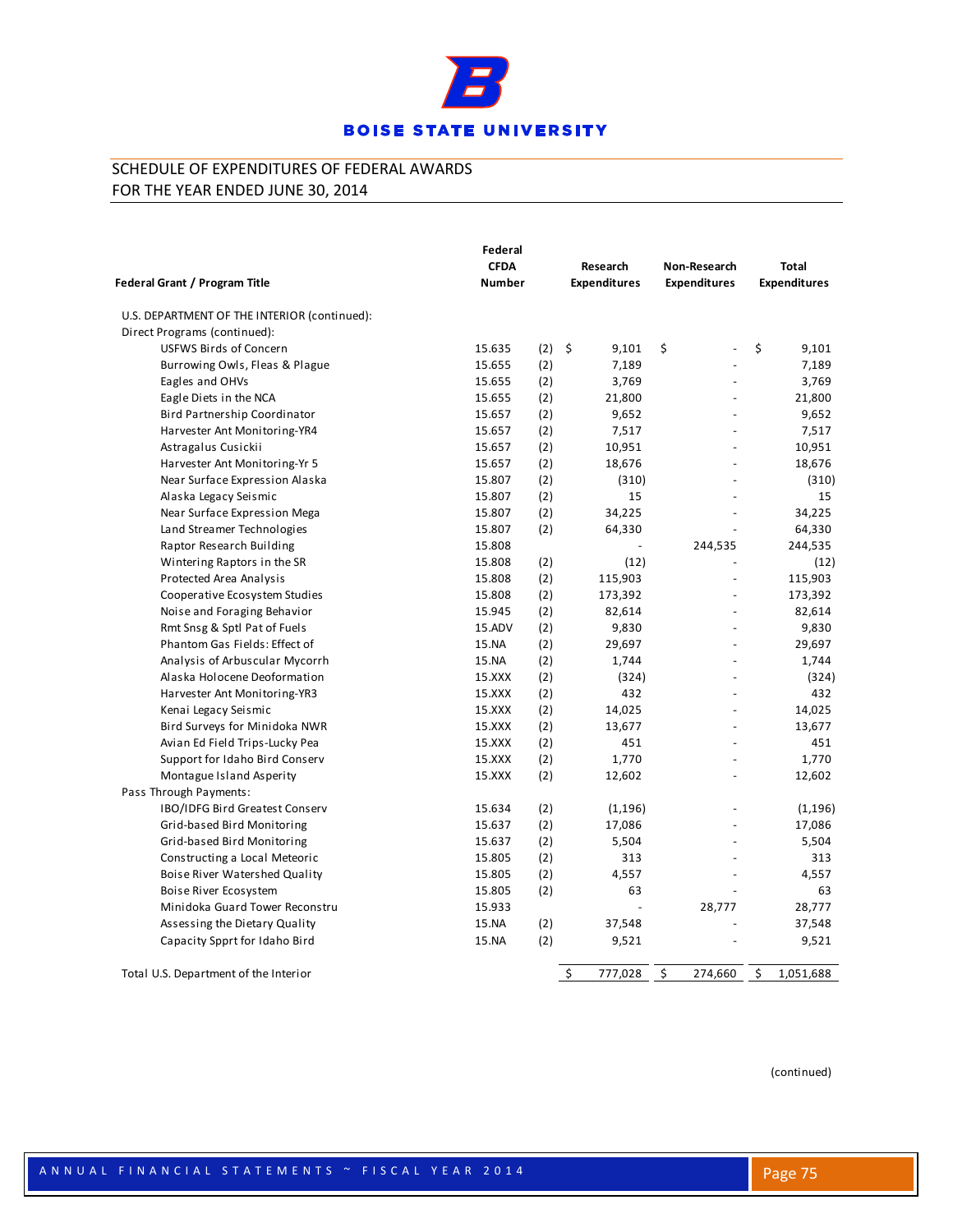

| Federal Grant / Program Title                  | Federal<br><b>CFDA</b><br><b>Number</b> |          |    | Research<br><b>Expenditures</b> | Non-Research<br><b>Expenditures</b> | <b>Total</b><br><b>Expenditures</b> |
|------------------------------------------------|-----------------------------------------|----------|----|---------------------------------|-------------------------------------|-------------------------------------|
| U.S. DEPARTMENT OF JUSTICE:                    |                                         |          |    |                                 |                                     |                                     |
| Direct Programs:                               |                                         |          |    |                                 |                                     |                                     |
| Wrongful Convictions                           | 16.746                                  |          | \$ |                                 | \$<br>67,972                        | \$<br>67,972                        |
| Pass Through Payments:                         |                                         |          |    |                                 |                                     |                                     |
| Enforce Underage Drinking Laws                 | 16.727                                  |          |    |                                 | 20,946                              | 20,946                              |
|                                                |                                         |          |    |                                 |                                     |                                     |
| Total U.S. Department of Justice               |                                         |          | \$ | $\omega_{\rm c}$                | \$<br>88,918                        | \$<br>88,918                        |
| U.S. DEPARTMENT OF LABOR:                      |                                         |          |    |                                 |                                     |                                     |
| Direct Programs:                               |                                         |          |    |                                 |                                     |                                     |
| Occupational Safety and Health                 | 17.504                                  |          | \$ |                                 | \$<br>107,777                       | \$<br>107,777                       |
| Occupational Safety and Health                 | 17.504                                  |          |    |                                 | 363,314                             | 363,314                             |
| OSHA - Administration                          | 17.504                                  |          |    |                                 | 57,472                              | 57,472                              |
| Total U.S. Department of Labor                 |                                         |          | \$ | $\sim$                          | \$<br>528,563                       | \$<br>528,563                       |
| U.S. DEPARTMENT OF TRANSPORTATION:             |                                         |          |    |                                 |                                     |                                     |
| Direct Programs:                               |                                         |          |    |                                 |                                     |                                     |
| Sensors and Prognostics                        | 20.109                                  | $(2)$ \$ |    | 284,125                         | \$                                  | \$<br>284,125                       |
| Phase II:In-Flight Sensor Sys                  | 20.109                                  | (2)      |    | 107,474                         |                                     | 107,474                             |
| Park-Ride Bus Storage Facility                 | 20.500                                  |          |    |                                 | 12,754                              | 12,754                              |
| <b>Transit Center Remodel</b>                  | 20.500                                  |          |    |                                 | 10,456                              | 10,456                              |
| Park-Ride Bus Storage 2                        | 20.507                                  |          |    |                                 | 22,287                              | 22,287                              |
| Total U.S. Department of Transportation        |                                         |          | Ś  | 391,599                         | \$<br>45,497                        | \$<br>437,096                       |
| U.S. OFFICE OF PERSONNEL MANAGEMENT:           |                                         |          |    |                                 |                                     |                                     |
| Direct Programs:                               |                                         |          |    |                                 |                                     |                                     |
| IPA Agreement McIndoo FY13                     | 27.XXX                                  | $(2)$ \$ |    | 17,243                          | \$                                  | \$<br>17,243                        |
| IPA Agreement Bayer FY13                       | 27.XXX                                  | (2)      |    | 16,568                          |                                     | 16,568                              |
| IPA Agreement McIndoo FY14                     | 27.XXX                                  | (2)      |    | 49,418                          |                                     | 49,418                              |
| IPA Agreement Bayer FY14                       | 27.XXX                                  | (2)      |    | 35,125                          |                                     | 35,125                              |
| Total U.S. Office of Personnel Management      |                                         |          | Ś. | 118,354                         | \$<br>$\omega$ .                    | \$<br>118,354                       |
| NATIONAL AERONAUTICS AND SPACE ADMINISTRATION: |                                         |          |    |                                 |                                     |                                     |
| Direct Programs:                               |                                         |          |    |                                 |                                     |                                     |
| Snow Microstructure                            | 43.001                                  | $(2)$ \$ |    | 19,745                          | \$                                  | \$<br>19,745                        |
| Water Institutions and Ag Land                 | 43.001                                  | (2)      |    | 9,135                           |                                     | 9,135                               |
| Modeling Vegetation Structure                  | 43.001                                  | (2)      |    | 7,436                           |                                     | 7,436                               |
| Ground-Based Radar Calibration                 | 43.NA                                   | (2)      |    | 734                             |                                     | 734                                 |
| Improv of Remotely SWE                         | 43.NA                                   | (2)      |    | 23,864                          |                                     | 23,864                              |
| Wide, Mono-Pulse Gamma-Ray Bur                 | 43.NA                                   | (2)      |    | 9,158                           |                                     | 9,158                               |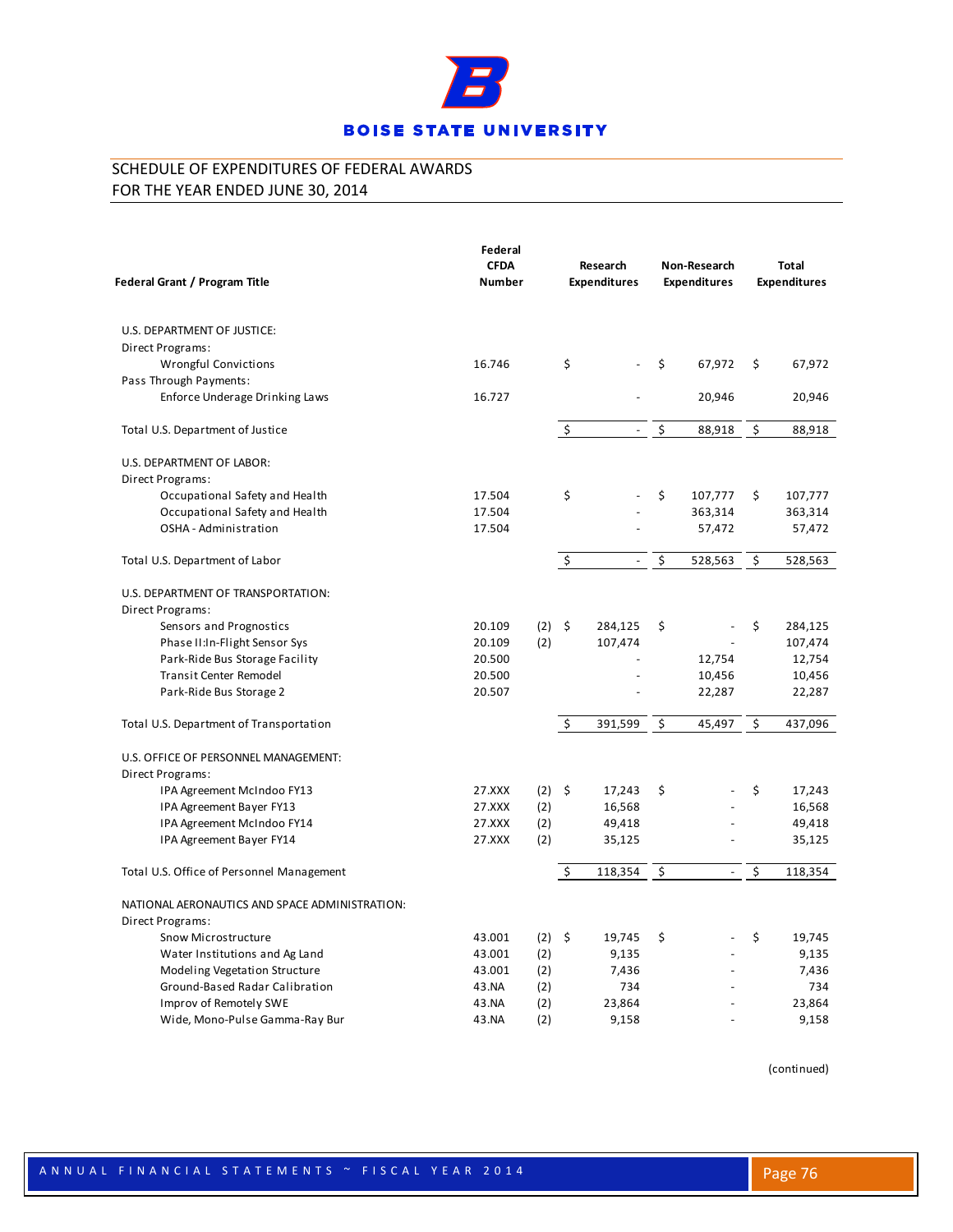

| Federal Grant / Program Title                                           | Federal<br><b>CFDA</b><br><b>Number</b> |     |                     | Research<br><b>Expenditures</b> | Non-Research<br><b>Expenditures</b> | <b>Total</b><br><b>Expenditures</b> |
|-------------------------------------------------------------------------|-----------------------------------------|-----|---------------------|---------------------------------|-------------------------------------|-------------------------------------|
| NATIONAL AERONAUTICS AND SPACE ADMINISTRATION (continued):              |                                         |     |                     |                                 |                                     |                                     |
| Pass Through Payments:                                                  |                                         |     |                     |                                 |                                     |                                     |
| Vegetation Water Content                                                | 43.001                                  | (2) | $\ddot{\mathsf{S}}$ | 12,795                          | \$<br>L,                            | \$<br>12,795                        |
| SMAP-JPL Visit                                                          | 43.001                                  | (2) |                     | (6)                             |                                     | (6)                                 |
| Effects of Microgravity on Car                                          | 43.001                                  | (2) |                     | 5,233                           |                                     | 5,233                               |
| Dolan ISGC Fellowship FY13                                              | 43.001                                  | (2) |                     | (92)                            |                                     | (92)                                |
| Rogers FY13 Fellowship                                                  | 43.001                                  | (2) |                     | (818)                           |                                     | (818)                               |
| Rowe FY13 Fellowship                                                    | 43.001                                  | (2) |                     | (64)                            |                                     | (64)                                |
| Microgravity Special Proj 2013                                          | 43.001                                  | (2) |                     | 21                              |                                     | 21                                  |
| Microgravity 2013-Teacher Work                                          | 43.001                                  |     |                     | $\overline{a}$                  | 5,988                               | 5,988                               |
| Agricultural Land Use Decision                                          | 43.001                                  | (2) |                     | 32,706                          |                                     | 32,706                              |
| Rogers FY14 Fellowship                                                  | 43.001                                  | (2) |                     | 14,909                          |                                     | 14,909                              |
| Dolan ISGC Fellowship FY14                                              | 43.001                                  | (2) |                     | 13,992                          |                                     | 13,992                              |
| Bumbarger FY14 Fellowship                                               | 43.008                                  | (2) |                     | 15,067                          |                                     | 15,067                              |
| Umphrey FY14 Fellowship                                                 | 43.008                                  | (2) |                     | 7,410                           |                                     | 7,410                               |
| Molecular Mechanisms of Inflam                                          | 43.008                                  | (2) |                     | 2,821                           |                                     | 2,821                               |
| Water Institutions and Agricul                                          | 43.ADV                                  | (2) |                     | 29,872                          |                                     | 29,872                              |
| Elec-Prop Ceramic Materials                                             | 43.NA                                   | (2) |                     | 33,526                          | ÷.                                  | 33,526                              |
| Remote Sensing of Cryosphere                                            | 43.NA                                   | (2) |                     | 204,191                         | $\overline{a}$                      | 204,191                             |
| Molecular Mechanisms of Cellul                                          | 43.NA                                   | (2) |                     | 174,869                         |                                     | 174,869                             |
| ISAS Summer Acad 2013                                                   | 43.NA                                   |     |                     |                                 | 8,982                               | 8,982                               |
| Broadband Array Technology                                              | 43.XXX                                  | (2) |                     | 68,352                          |                                     | 68,352                              |
| Microgravity University 2014                                            | 43.XXX                                  | (2) |                     | 2,121                           |                                     | 2,121                               |
| Total National Aeronautics and Space Administration                     |                                         |     | $\zeta$             | 686,977                         | \$<br>14,970                        | \$<br>701,947                       |
| NATIONAL FOUNDATION ON THE ARTS AND THE HUMANITIES:<br>Direct Programs: |                                         |     |                     |                                 |                                     |                                     |
| Arcadia Project                                                         | 45.024                                  |     | \$                  |                                 | \$<br>(1)                           | \$<br>(1)                           |
| Justice Course                                                          | 45.163                                  |     |                     |                                 | 3,269                               | 3,269                               |
| Pass Through Payments:                                                  |                                         |     |                     |                                 |                                     |                                     |
| Maria in the Shower Concert                                             | 45.025                                  |     |                     |                                 | 1,000                               | 1,000                               |
| Culture of the Irrigated West                                           | 45.129                                  | (2) |                     | 2,760                           |                                     | 2,760                               |
| The Idea of Nature                                                      | 45.129                                  |     |                     |                                 | 2,089                               | 2,089                               |
| Documenting Chizigula                                                   | 45.129                                  | (2) |                     | 1,572                           |                                     | 1,572                               |
| Mexico Week                                                             | 45.129                                  |     |                     |                                 | 5,003                               | 5,003                               |
| James Castle Curriculum Proj                                            | 45.NA                                   |     |                     |                                 | 2,110                               | 2,110                               |
| Total National Foundation on the Arts and the Humanities                |                                         |     | \$                  | 4,332                           | \$<br>13,470                        | \$<br>17,802                        |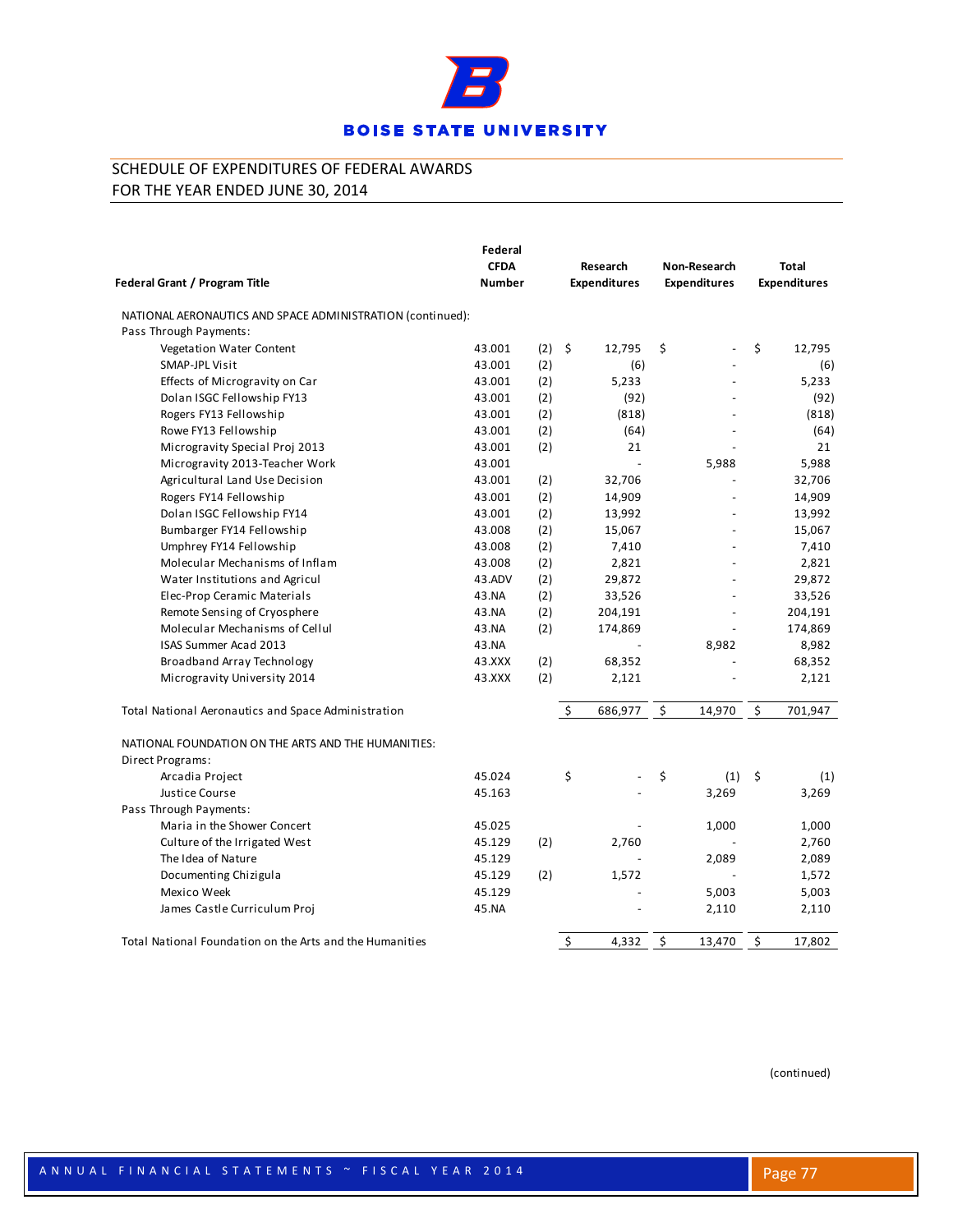

|                                     | Federal       |          |                     |                          |                     |
|-------------------------------------|---------------|----------|---------------------|--------------------------|---------------------|
|                                     | <b>CFDA</b>   |          | Research            | Non-Research             | Total               |
| Federal Grant / Program Title       | <b>Number</b> |          | <b>Expenditures</b> | <b>Expenditures</b>      | <b>Expenditures</b> |
| NATIONAL SCIENCE FOUNDATION:        |               |          |                     |                          |                     |
| Direct Programs:                    |               |          |                     |                          |                     |
| Plasmon Nanophotonics               | 47.041        | $(2)$ \$ | 56,828              | \$                       | \$<br>56,828        |
| A WATERS Testbed                    | 47.041        | (2)      | (235)               |                          | (235)               |
| Air Spring EM Stimulation           | 47.041        | (2)      | 34,739              | $\overline{a}$           | 34,739              |
| Nanodevices on DNA Breadboards      | 47.041        | (2)      | 218,501             | $\overline{a}$           | 218,501             |
| Adopting Education Innovation       | 47.041        | (2)      | 717                 |                          | 717                 |
| Eng Ed Research to Practice         | 47.041        | (2)      | 13,271              |                          | 13,271              |
| Nanodevices on DNA Bread-Lee        | 47.041        | (2)      | 13,229              | $\overline{a}$           | 13,229              |
| <b>CAREER: Wind Forecasting</b>     | 47.041        | (2)      | 71,125              | $\overline{a}$           | 71,125              |
| Differential Cytotoxicity           | 47.041        | (2)      | 168,460             | $\sim$                   | 168,460             |
| <b>MSMA Nanostructures</b>          | 47.041        | (2)      | 131,735             | $\overline{a}$           | 131,735             |
| Synergistic Approach-Yang           | 47.041        | (2)      | 38,874              |                          | 38,874              |
| Synergistic Approach-Senocak        | 47.041        | (2)      | 24,447              |                          | 24,447              |
| I-Corps: Wind Forecasting Eng       | 47.041        | (2)      | (5,659)             | $\overline{a}$           | (5,659)             |
| Scalable NanoManufacturing-MSE      | 47.041        | (2)      | 33,156              | $\overline{a}$           | 33,156              |
| Scalable NanoManufacturing-ECE      | 47.041        | (2)      | 20,428              |                          | 20,428              |
| <b>CAREER:M Frary NSF</b>           | 47.049        | (2)      | 564                 |                          | 564                 |
| <b>NSF Lattice Dynamics</b>         | 47.049        | (2)      | (395)               |                          | (395)               |
| Filtrations of Boolean Algebra      | 47.049        | (2)      | 731                 | $\overline{a}$           | 731                 |
| Nanoscale Physics                   | 47.049        | (2)      | 38,717              | $\overline{a}$           | 38,717              |
| RBFs For Geophysical Modeling       | 47.049        | (2)      | 24,156              | $\overline{\phantom{a}}$ | 24,156              |
| Subsurface Imaging                  | 47.049        | (2)      | 1,150               |                          | 1,150               |
| Hierarchical Microstructures        | 47.049        | (2)      | 13,064              |                          | 13,064              |
| ATD: Data Driven Stochastic         | 47.049        | (2)      | 31,765              | $\overline{a}$           | 31,765              |
| Nanoscale Ferroelectrics            | 47.049        | (2)      | 34,214              | $\overline{a}$           | 34,214              |
| ATD: Data Driven Stochastic IS      | 47.049        | (2)      | 45,863              |                          | 45,863              |
| Point Defects in Perovskites        | 47.049        | (2)      | 164,837             |                          | 164,837             |
| REU in Chemistry                    | 47.049        | (2)      | 16,507              | $\sim$                   | 16,507              |
| REU Site: Complexity in Alg-PS      | 47.049        | (2)      | 49,097              | $\overline{a}$           | 49,097              |
| REU Site: Complexity in Algebr      | 47.049        | (2)      | 18,656              | $\overline{\phantom{a}}$ | 18,656              |
| REU in Chemistry-PS                 | 47.049        | (2)      | 50,159              |                          | 50,159              |
| Novel Phenomena in Oxide            | 47.049        | (2)      | (1, 275)            |                          | (1, 275)            |
| Short Memory in Long Memory Ti      | 47.049        | (2)      | 48,009              |                          | 48,009              |
| MRI: Development COIFM with LM      | 47.049        | (2)      | 67,550              | $\overline{a}$           | 67,550              |
| Int. Conf. FSMA 2013 Boise          | 47.049        | (2)      | (12, 711)           | $\overline{a}$           | (12, 711)           |
| <b>MSMA-Fibers</b>                  | 47.049        | (2)      | 107,770             |                          | 107,770             |
| PNWNAS 2012                         | 47.049        |          |                     | (2,630)                  | (2,630)             |
| Viscoelastic Mixture Models         | 47.049        | (2)      | 18,354              | $\sim$                   | 18,354              |
| <b>BEST Conference</b>              | 47.049        | (2)      | 2,638               | $\overline{a}$           | 2,638               |
| CAREER: Achieving Tunable Nano      | 47.049        | (2)      | 40,509              |                          | 40,509              |
| REU Energy & Sustainability         | 47.049        | (2)      | 9,525               |                          | 9,525               |
| <b>REU Energy Sustainability PS</b> | 47.049        | (2)      | 20,416              |                          | 20,416              |
| REU - CAD                           | 47.049        | (2)      | 499                 | $\overline{a}$           | 499                 |
|                                     |               |          |                     |                          |                     |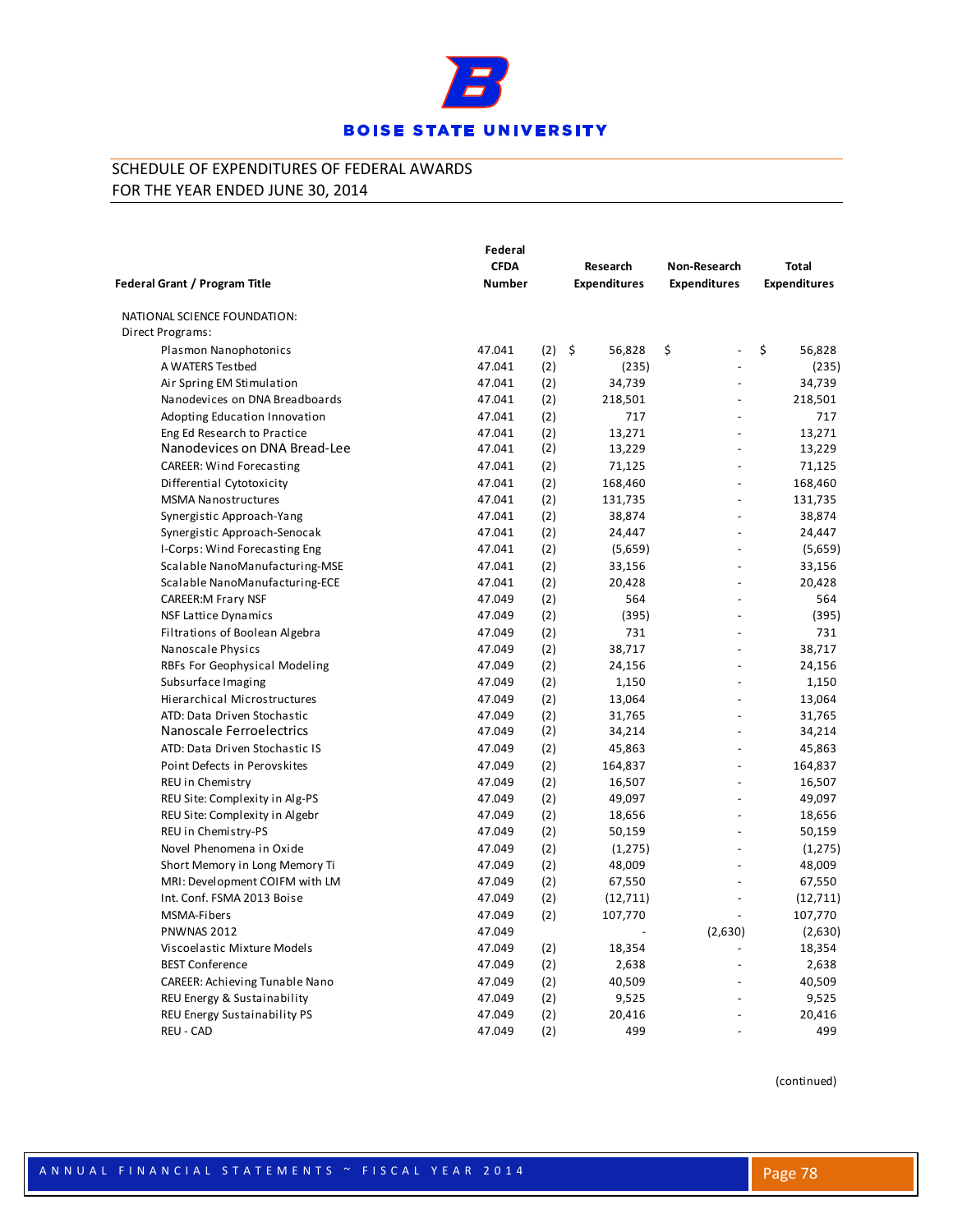

| Federal Grant / Program Title                    | Federal<br><b>CFDA</b><br><b>Number</b> |            | Research<br><b>Expenditures</b> | Non-Research<br><b>Expenditures</b> | <b>Total</b><br><b>Expenditures</b> |
|--------------------------------------------------|-----------------------------------------|------------|---------------------------------|-------------------------------------|-------------------------------------|
| NATIONAL SCIENCE FOUNDATION (continued):         |                                         |            |                                 |                                     |                                     |
| Direct Programs (continued):                     |                                         |            |                                 |                                     |                                     |
| REU - CAD Part Support                           | 47.049                                  | $(2)$ \$   | 28,820                          | \$<br>$\overline{\phantom{a}}$      | \$<br>28,820                        |
| Boise Extravaganza in Set Theo                   | 47.049                                  | (2)        | 6,675                           | $\overline{\phantom{a}}$            | 6,675                               |
| Atmospheric Dust as Archive                      | 47.050                                  | (2)        | 48,258                          | $\sim$                              | 48,258                              |
| Quantifying Lateral Flow                         | 47.050                                  | (2)        | 48,288                          |                                     | 48,288                              |
| Potential GSSP of the GK Stage                   | 47.050                                  | (2)        | (3, 164)                        | $\overline{\phantom{a}}$            | (3, 164)                            |
| Virtual Geochronology Labs                       | 47.050                                  | (2)        | 22,435                          | $\overline{\phantom{a}}$            | 22,435                              |
| Himalayan Tectonic Models                        | 47.050                                  | (2)        | 2,332                           | $\overline{a}$                      | 2,332                               |
| Late Devonian Geochronology                      | 47.050                                  | (2)        | 21,128                          | $\overline{a}$                      | 21,128                              |
| Interdisciplinary Flume-Feris                    | 47.050                                  | (2)        | 51,539                          | $\blacksquare$                      | 51,539                              |
| Interdisciplinary Flume-Benner                   | 47.050                                  | (2)        | 56,422                          |                                     | 56,422                              |
| NSF Career: Jeff Johnson                         | 47.050                                  | (2)        | 122,888                         | $\overline{\phantom{a}}$            | 122,888                             |
| Oscillatory Hydrology                            | 47.050                                  | (2)        | 91,385                          | $\overline{a}$                      | 91,385                              |
| NSF Career: Participants                         | 47.050                                  | (2)        | 3,446                           | $\overline{a}$                      | 3,446                               |
| MRI: Laser Ultrasonic System                     | 47.050                                  | (2)        | 213                             |                                     | 213                                 |
| Volcano Geodesy & Seismology                     | 47.050                                  | (2)        | 14,467                          |                                     | 14,467                              |
| Calibrating Cryogenian - Yukon                   | 47.050                                  | (2)        | 19,299                          | $\overline{a}$                      | 19,299                              |
| Calibration of Stable Isotope                    | 47.050                                  | (2)        | 47,999                          | $\overline{a}$                      | 47,999                              |
| Making Point Clouds Useful for                   | 47.050                                  | (2)        | 75,006                          |                                     | 75,006                              |
| Metamorphic & Tectonic Evoluti                   | 47.050                                  | (2)        | 67,220                          | $\overline{\phantom{a}}$            | 67,220                              |
| MRI: Acquisition of Thermal                      | 47.050                                  | (2)        | 744,036                         | $\overline{a}$                      | 744,036                             |
| <b>CAREER: A Flores NSF</b>                      | 47.050                                  | (2)        | 5,843                           | ÷,                                  | 5,843                               |
| Mobility Pyroclastic Dens Cmt                    | 47.050                                  | (2)        | 256                             |                                     | 256                                 |
| Phase Change Architectures                       | 47.070                                  | (2)        | 27,538                          |                                     | 27,538                              |
| NSF Neuromorphic Computing2013                   | 47.070                                  | (2)        | 103,907                         | $\overline{a}$                      | 103,907                             |
| Access Ctrl/Obligation Testing                   | 47.070                                  | (2)        | 17,025                          | $\sim$                              | 17,025                              |
| CS10K: IDoCode                                   | 47.070                                  |            |                                 | 54,255                              | 54,255                              |
| CS10K: IDoCode CIFS                              | 47.070                                  |            |                                 | 2,409                               | 2,409                               |
| IDBR:RUI: Devemopment of COIFM                   | 47.074                                  | (2)        | (604)                           |                                     | (604)                               |
| Revision of Columnea                             | 47.074                                  | (2)        | 34,039                          | $\sim$                              | 34,039                              |
| Revision of Columnea-Supp                        | 47.074                                  | (2)        | 3,543                           | $\sim$                              | 3,543                               |
| Bats vs. Hawkmoths                               | 47.074                                  | (2)        | 98,185                          | $\sim$                              | 98,185                              |
| Complex Pattern Modeling-Habig                   | 47.074                                  | (2)        | (211)                           | $\sim$                              | (211)                               |
| Complex Pattern Modeling-Ander                   | 47.074                                  | (2)        | 10,883                          | $\sim$                              | 10,883                              |
| Kestrels and climate change                      | 47.074                                  | (2)        | 30,335                          | $\overline{a}$                      | 30,335                              |
| Habitat Use by Mammalian                         | 47.074                                  | (2)        | 74,638                          | $\sim$                              | 74,638                              |
| Habitat Use by Mammalian - PS                    | 47.074                                  | (2)        | 13,106                          |                                     | 13,106                              |
| Kestrels and Clim. Change-REU                    | 47.074                                  | (2)        | 4,193                           |                                     | 4,193                               |
| REU Site: Raptor Research                        | 47.074                                  | (2)        | 20,247                          |                                     | 20,247                              |
| REU Site: Raptor Res-Part Sup.                   | 47.074                                  | (2)        | 26,756                          |                                     | 26,756                              |
| <b>Complex Pattern Modeling</b>                  | 47.074                                  | (2)        | 87,249                          |                                     | 87,249                              |
| Conservation in South America<br><b>NSF RTOS</b> | 47.075<br>47.075                        | (2)<br>(2) | 138,718<br>65,979               |                                     | 138,718<br>65,979                   |
|                                                  |                                         |            |                                 |                                     |                                     |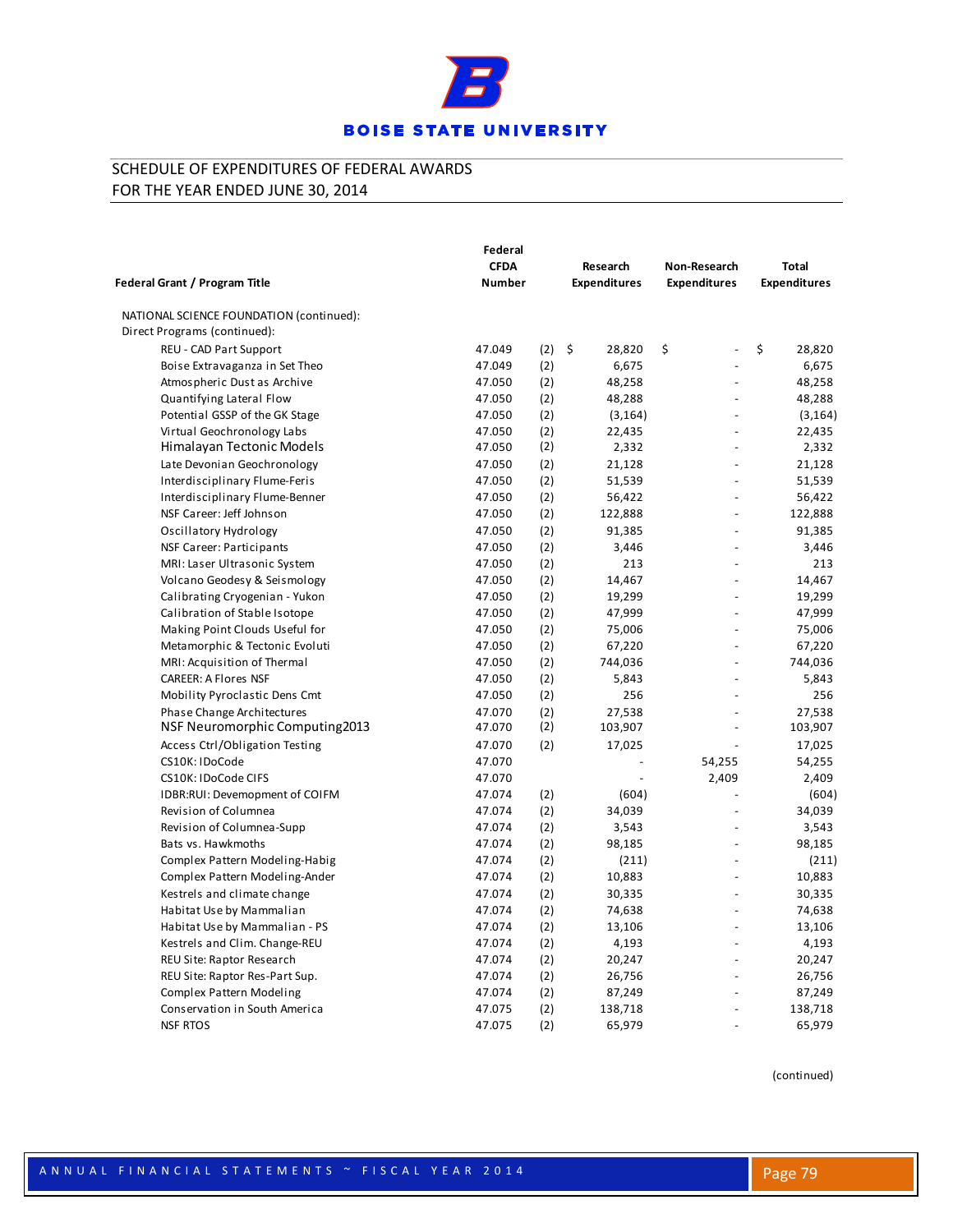

|                                          | Federal       |          |                     |                          |                     |
|------------------------------------------|---------------|----------|---------------------|--------------------------|---------------------|
|                                          | <b>CFDA</b>   |          | Research            | Non-Research             | <b>Total</b>        |
| Federal Grant / Program Title            | <b>Number</b> |          | <b>Expenditures</b> | <b>Expenditures</b>      | <b>Expenditures</b> |
| NATIONAL SCIENCE FOUNDATION (continued): |               |          |                     |                          |                     |
| Direct Programs (continued):             |               |          |                     |                          |                     |
| NSF Idaho Eng Scholarship Prog           | 47.076        | $(2)$ \$ | (271)               | \$<br>$\overline{a}$     | \$<br>(271)         |
| New GK-12 Local Resources                | 47.076        |          |                     | 86,715                   | 86,715              |
| New GK-12 Participants                   | 47.076        |          |                     | 292,768                  | 292,768             |
| S-Stem #2 ID Engr Scholarship            | 47.076        | (2)      | 1,839               |                          | 1,839               |
| NSF Idaho Step                           | 47.076        | (2)      | 163,994             |                          | 163,994             |
| NSF Idaho Step Part. Support             | 47.076        | (2)      | 64,765              |                          | 64,765              |
| <b>STEM Central STATION</b>              | 47.076        | (2)      | 252,638             | $\overline{a}$           | 252,638             |
| STEM Central STATION-Viskupic            | 47.076        | (2)      | 8,569               |                          | 8,569               |
| STEM Central STATION-Nadleson            | 47.076        | (2)      | 11,085              | $\overline{a}$           | 11,085              |
| New GK-12 Local Resources-Supp           | 47.076        |          |                     |                          |                     |
| Idaho Scholarships for Transfe           | 47.076        |          | $\overline{a}$      | 10,641                   | 10,641              |
| <b>Idaho Scholar for Transfers-PS</b>    | 47.076        |          |                     | 139,500                  | 139,500             |
| WIDER:EAGER:CALIPER                      | 47.076        | (2)      | 84,141              |                          | 84,141              |
| Noyce Phase II: Trajectory               | 47.076        |          |                     | 60,406                   | 60,406              |
| Noyce Participant Support                | 47.076        |          |                     | 20,628                   | 20,628              |
| PERSIST: Promoting Ed Reform             | 47.076        | (2)      | 251,671             |                          | 251,671             |
| Home Hearth Household                    | 47.078        | (2)      | (232)               | $\overline{\phantom{a}}$ | (232)               |
| MRI GPU Cluster                          | 47.080        | (2)      | 314,013             | $\overline{a}$           | 314,013             |
| S. Mooney NSF IPA                        | 47.NA         |          |                     | 164,334                  | 164,334             |
| Pass Through Payments:                   |               |          |                     |                          |                     |
| IPS Liquefaction Mitigation              | 47.041        | (2)      | 22,283              | $\overline{a}$           | 22,283              |
| Formation Function Phys Gels             | 47.049        | (2)      | (417)               | $\overline{\phantom{a}}$ | (417)               |
| Reynolds Creek Carbon (BIO)              | 47.050        | (2)      | 14,793              |                          | 14,793              |
| Reynolds Creek Carbon (PSC)              | 47.050        | (2)      | 3,000               |                          | 3,000               |
| Reynolds Creek Carbon (GEO)              | 47.050        | (2)      | 10,904              |                          | 10,904              |
| MRI Model Online Bank System             | 47.070        | (2)      | 63,180              | $\overline{a}$           | 63,180              |
| Digitize Herbarium                       | 47.074        | (2)      | 13,562              |                          | 13,562              |
| Courtship Negotiation in a Lif           | 47.074        | (2)      | 8,128               | $\overline{a}$           | 8,128               |
| Pacific Northwest LSAMP                  | 47.076        | (2)      | 47,629              |                          | 47,629              |
| Pacific Northwest LSAMP PS               | 47.076        | (2)      | 21,984              | $\blacksquare$           | 21,984              |
| National Geoscience Student              | 47.076        | (2)      | (674)               |                          | (674)               |
| POGIL                                    | 47.076        |          |                     | 30,450                   | 30,450              |
| E-Learning Dev for AGEP                  | 47.076        |          |                     | 6,729                    | 6,729               |
| Elem Teachers Engaged in Authe           | 47.076        | (2)      | 7,917               |                          | 7,917               |
| Mobile Games for Geoscience Ed           | 47.076        | (2)      | 26,181              | $\sim$                   | 26,181              |
| Cyber-enabled Learning                   | 47.076        | (2)      | 5,242               | $\overline{a}$           | 5,242               |
| WC - WAVE - Visualization                | 47.079        | (2)      | 17,223              |                          | 17,223              |
| WC-WAVE - Science                        | 47.079        | (2)      | 41,736              |                          | 41,736              |
| WC-WAVE-Workforce Development            | 47.079        | (2)      | 20,069              |                          | 20,069              |
|                                          |               |          |                     |                          |                     |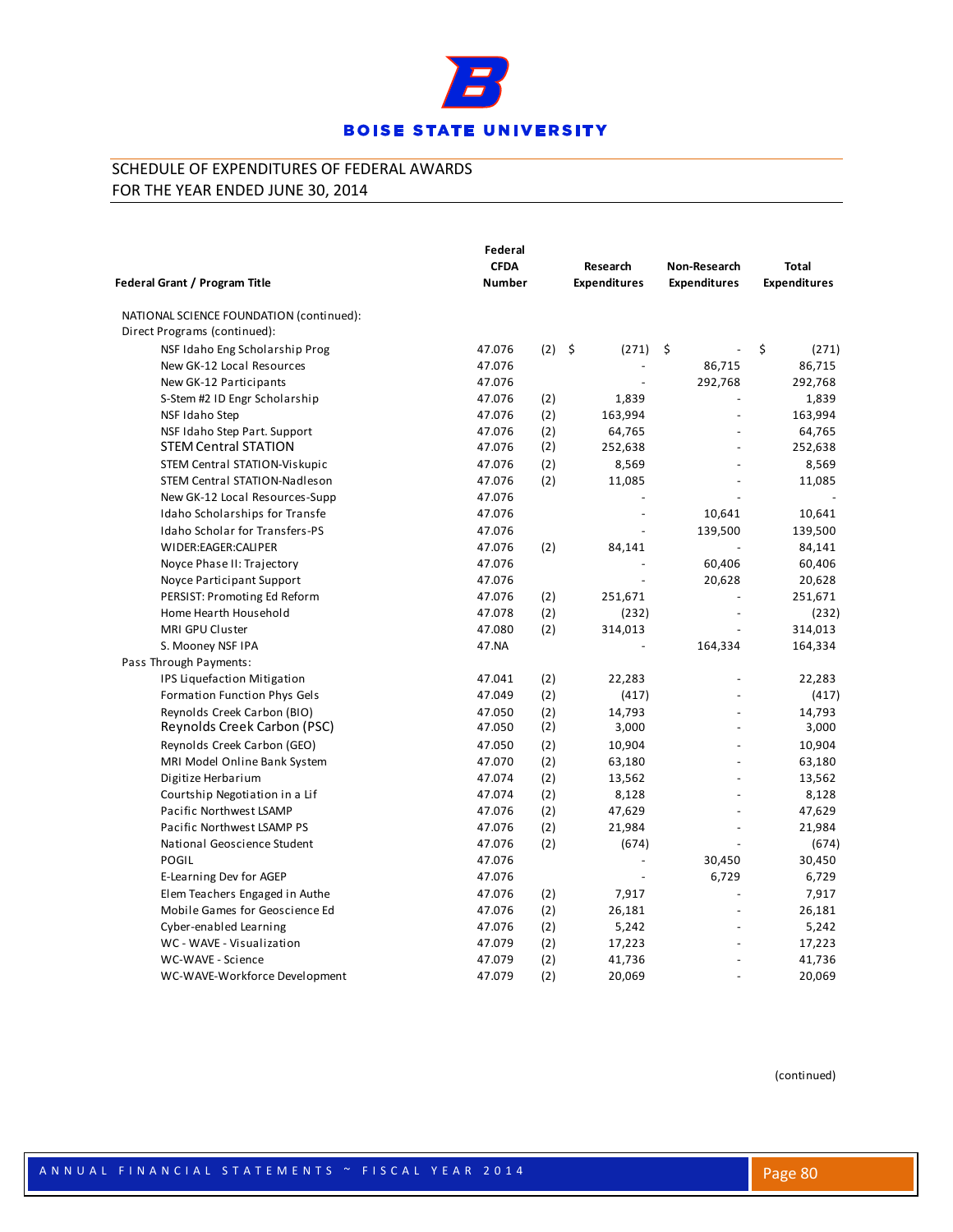

|                                                    | Federal       |          |                     |                          |    |                     |
|----------------------------------------------------|---------------|----------|---------------------|--------------------------|----|---------------------|
|                                                    | <b>CFDA</b>   |          | Research            | Non-Research             |    | <b>Total</b>        |
| Federal Grant / Program Title                      | <b>Number</b> |          | <b>Expenditures</b> | <b>Expenditures</b>      |    | <b>Expenditures</b> |
| NATIONAL SCIENCE FOUNDATION (continued):           |               |          |                     |                          |    |                     |
| Pass Through Payments (continued):                 |               |          |                     |                          |    |                     |
| EPSCoR RII Program - Cobourn                       | 47.080        | $(2)$ \$ | 429                 | \$                       | \$ | 429                 |
| EPSCoR RII Program - Feris                         | 47.080        | (2)      | 8,621               |                          |    | 8,621               |
| EPSCoR RII Program - Benner                        | 47.080        | (2)      | 195,436             | $\overline{a}$           |    | 195,436             |
| EPSCoR RII Program - Lowe                          | 47.080        | (2)      | 17,765              |                          |    | 17,765              |
| EPSCoR RII Program - Callahan                      | 47.080        | (2)      | 1,367               |                          |    | 1,367               |
| EPSCoR RII Program - Sridhar                       | 47.080        | (2)      | 1,006               |                          |    | 1,006               |
| EPSCoR RII Program - Hernandez                     | 47.080        | (2)      | 21,105              | $\overline{\phantom{a}}$ |    | 21,105              |
| EPSCoR RII Program - DeGraaff                      | 47.080        | (2)      | 41,621              | $\overline{a}$           |    | 41,621              |
| EPSCoR RII Program - Pierce                        | 47.080        | (2)      | 23,067              | $\overline{a}$           |    | 23,067              |
| EPSCoR RII Program - Flores                        | 47.080        | (2)      | 29,666              | $\overline{a}$           |    | 29,666              |
| EPSCoR RII Program - McNamara                      | 47.080        | (2)      | 8,476               |                          |    | 8,476               |
| EPSCoR Startup YR5 - Marshall                      | 47.080        | (2)      | 32,900              |                          |    | 32,900              |
| EPSCoR Startup Y5 - Forbey                         | 47.080        | (2)      | 13,783              | $\overline{a}$           |    | 13,783              |
| EPSCoR Startup Y5 - Wuerzer                        | 47.080        | (2)      | 20,649              | $\overline{a}$           |    | 20,649              |
| EPSCoR RII Program YR5-McNamar                     | 47.080        | (2)      | 25,685              |                          |    | 25,685              |
| NSF EPSCoR-Lead Scientist 1                        | 47.080        | (2)      | 64,464              | $\overline{a}$           |    | 64,464              |
| NSF EPSCoR-Cyberinfrastructure                     | 47.080        | (2)      | 54,552              |                          |    | 54,552              |
| EPSCoR-NSF Research                                | 47.080        | (2)      | 234,241             | ٠                        |    | 234,241             |
| EPSCoR-NSF Diversity                               | 47.080        | (2)      | 161                 | $\overline{a}$           |    | 161                 |
| EPSCoR-NSF Cyber                                   | 47.080        | (2)      | 16,589              |                          |    | 16,589              |
| EPSCoR-NSF Sustainability                          | 47.080        | (2)      | 4,345               | $\overline{a}$           |    | 4,345               |
| EPSCoR-NSF Diversity-PartSpprt                     | 47.080        | (2)      | 47,724              | $\overline{a}$           |    | 47,724              |
| <b>NSF EPSCoR Track II</b>                         | 47.081        | (2)      | (2,738)             | $\overline{a}$           |    | (2,738)             |
| Faculty-Student Interaction                        | 47.NA         |          |                     | (73)                     |    | (73)                |
| Everyday Examples in ENGR                          | 47.NA         | (2)      | 747                 |                          |    | 747                 |
| ARRA:                                              |               |          |                     |                          |    |                     |
| Micron Engineering Center                          | 47.082        |          |                     | 49,312                   |    | 49,312              |
| <b>Total National Science Foundation</b>           |               |          | Ś.<br>6,176,915     | \$<br>915,444            | Ś. | 7,092,359           |
| SMALL BUSINESS ADMINISTRATION:<br>Direct Programs: |               |          |                     |                          |    |                     |
| ID Research and Economic Dev.                      | 59.000        | $(2)$ \$ | 46                  | \$                       | \$ | 46                  |
| Jobs Act                                           | 59.037        |          | $\overline{a}$      | 24,015                   |    | 24,015              |
| SBA - SBDC 2012                                    | 59.037        |          |                     | (1,771)                  |    | (1,771)             |
| Energy Efficiency 2012                             | 59.037        |          |                     | (3,316)                  |    | (3,316)             |
| SBA 2013                                           | 59.037        |          |                     | 365,892                  |    | 365,892             |
| SBA 2014                                           | 59.037        |          |                     | 255,384                  |    | 255,384             |
| Research & Econ Dev & Entrepre                     | 59.NA         |          |                     | 26,498                   |    | 26,498              |
|                                                    |               |          |                     |                          |    |                     |
| <b>Total Small Business Administration</b>         |               |          | \$<br>46            | \$<br>666,702            | \$ | 666,748             |
|                                                    |               |          |                     |                          |    |                     |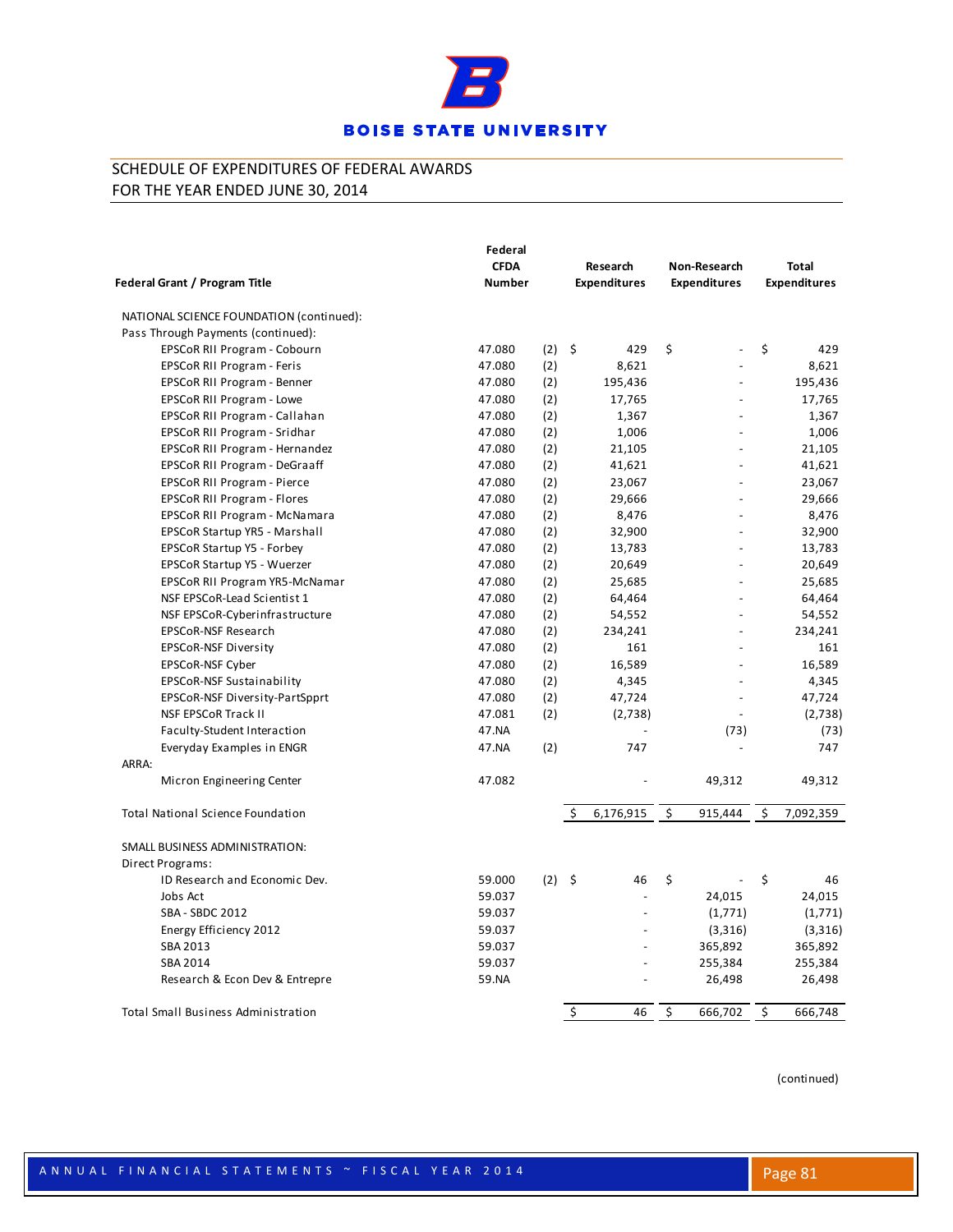

| ENVIRONMENTAL PROTECTION AGENCY:<br>Direct Programs:     | 66.203<br>66.424 |          |                    |                |                |                 |
|----------------------------------------------------------|------------------|----------|--------------------|----------------|----------------|-----------------|
|                                                          |                  |          |                    |                |                |                 |
|                                                          |                  |          |                    |                |                |                 |
| <b>EFC Competition</b>                                   |                  |          | Ś.                 | $\overline{a}$ | \$<br>64,317   | \$<br>64,317    |
| Pass Through Payments:                                   |                  |          |                    |                |                |                 |
| <b>EPA Technical Assistance Grant</b>                    |                  |          |                    |                | 116,011        | 116,011         |
| Total Environmental Protection Agency                    |                  |          | $\ddot{\varsigma}$ | $\blacksquare$ | \$<br>180,328  | \$<br>180,328   |
| NUCLEAR REGULATORY COMMISSION                            |                  |          |                    |                |                |                 |
| Direct Programs:                                         |                  |          |                    |                |                |                 |
| U.S. NRC Fellowship Program                              | 77.008           |          | \$                 |                | \$<br>111,977  | \$<br>111,977   |
| Total Nuclear Regulatory Commission                      |                  |          | \$                 | $\overline{a}$ | \$<br>111,977  | \$<br>111,977   |
| U.S. DEPARTMENT OF ENERGY:                               |                  |          |                    |                |                |                 |
| Direct Programs:                                         |                  |          |                    |                |                |                 |
| Fracture and Fatigue                                     | 81.049           | $(2)$ \$ |                    | 161,964        | \$             | \$<br>161,964   |
| SunShot: Solar Siting GIS Tool                           | 81.117           | (2)      |                    | 589,531        |                | 589,531         |
| Industrial Assessment Center                             | 81.117           |          |                    |                | 272,467        | 272,467         |
| Pass Through Payments:                                   |                  |          |                    |                |                |                 |
| <b>Fundamental Fluid Physics</b>                         | 81.049           | (2)      |                    | 18,047         |                | 18,047          |
| <b>GMZ Auto Waste Heat Recovery</b>                      | 81.086<br>81.087 | (2)      |                    | 128,390        |                | 128,390         |
| Component Technologies R&D<br>Boise City Geothermal Exp. | 81.087           | (2)      |                    | (429)          | 49,224         | (429)<br>49,224 |
| Homeowner Views on Energy Code                           | 81.NA            | (2)      |                    | 64,544         |                | 64,544          |
| Irradiation Creep in Graphite                            | 81.XXX           | (2)      |                    | 46,670         |                | 46,670          |
| Chalcogenide Glass Radiation                             | 81.XXX           | (2)      |                    | (2, 237)       |                | (2, 237)        |
| SuitabilityLayeredBasalt FY11                            | 81.XXX           | (2)      |                    | (140)          |                | (140)           |
| Root Impacts on the C Cycle                              | 81.XXX           | (2)      |                    | 13,121         | $\overline{a}$ | 13,121          |
| <b>CAES Imaging Center</b>                               | 81.XXX           | (2)      |                    | 107            |                | 107             |
| <b>Efficient Housing Res.Partners</b>                    | 81.XXX           | (2)      |                    | (32)           |                | (32)            |
| Dev. of Adv. U Density Fuels                             | 81.XXX           | (2)      |                    | 131,679        |                | 131,679         |
| TRISO-Coated Fuel Dura FY12                              | 81.XXX           | (2)      |                    | (3,225)        |                | (3,225)         |
| Seismic Reflection Imaging                               | 81.XXX           | (2)      |                    | (3,750)        |                | (3,750)         |
| Fuel Aging in Storage & Trans.                           | 81.XXX           | (2)      |                    | 233,497        |                | 233,497         |
| EPI Joint Appt FY13                                      | 81.XXX           | (2)      |                    | 21,961         | $\overline{a}$ | 21,961          |
| Techniques for Visualization                             | 81.XXX           | (2)      |                    | (922)          |                | (922)           |
| CAES Sr. Admin - FY13                                    | 81.XXX           | (2)      |                    | 4,071          |                | 4,071           |
| Adv Spark Plasma - FY13                                  | 81.XXX           | (2)      |                    | 8,135          |                | 8,135           |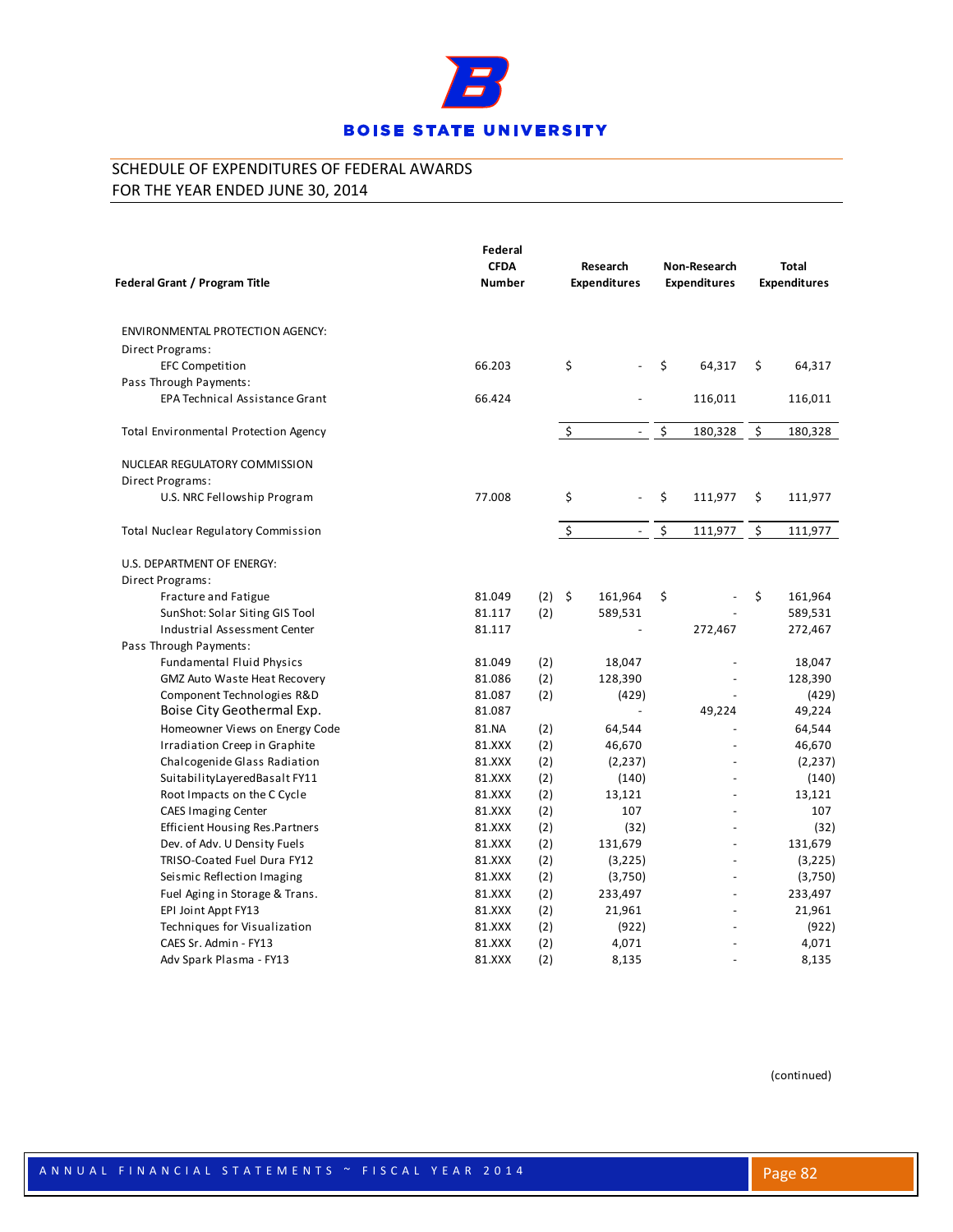

|                                        | Federal<br><b>CFDA</b> |     | Research                      | Non-Research        | <b>Total</b>        |
|----------------------------------------|------------------------|-----|-------------------------------|---------------------|---------------------|
| Federal Grant / Program Title          | <b>Number</b>          |     | <b>Expenditures</b>           | <b>Expenditures</b> | <b>Expenditures</b> |
| U.S. DEPARTMENT OF ENERGY (continued): |                        |     |                               |                     |                     |
| Pass Through Payments (continued):     |                        |     |                               |                     |                     |
| Butt Joint Appointment FY13            | 81.XXX                 | (2) | $\ddot{\mathsf{S}}$<br>15,554 | \$<br>÷.            | \$<br>15,554        |
| MaCS - BEA Utilization FY13            | 81.XXX                 | (2) | 45,181                        |                     | 45,181              |
| MaCS - ATR Utilization FY13            | 81.XXX                 | (2) | 203,137                       |                     | 203,137             |
| MaCS General FY13                      | 81.XXX                 | (2) | 204,864                       |                     | 204,864             |
| Intergrated Approach to Algal          | 81.XXX                 | (2) | 64,974                        |                     | 64,974              |
| Molten Salt Sensor Tech                | 81.XXX                 | (2) | 18,330                        |                     | 18,330              |
| X-Ray Tomographic Character            | 81.XXX                 | (2) | 25,153                        |                     | 25,153              |
| 2013 WEPRC                             | 81.XXX                 | (2) | 20,000                        |                     | 20,000              |
| Magnetic Separation Nanotech           | 81.XXX                 | (2) | 12,826                        |                     | 12,826              |
| Collegiate Wind Competition            | 81.XXX                 |     |                               | 19,878              | 19,878              |
| Modeling Potential Crack Growt         | 81.XXX                 | (2) | 1,278                         |                     | 1,278               |
| Intergrated Approach to Al-Yr2         | 81.XXX                 | (2) | 42,082                        |                     | 42,082              |
| EPI Joint Appt FY14                    | 81.XXX                 | (2) | 58,121                        |                     | 58,121              |
| <b>HES Modeling</b>                    | 81.XXX                 | (2) | 20,444                        |                     | 20,444              |
| Materials Center Development           | 81.XXX                 |     | L,                            | 20,000              | 20,000              |
| Butt Joint Appointment FY14            | 81.XXX                 | (2) | 43,560                        |                     | 43,560              |
| Adv Spark Plasma - FY14                | 81.XXX                 | (2) | 18,198                        |                     | 18,198              |
| MaCS - ATR Utilization FY14            | 81.XXX                 | (2) | 441,220                       |                     | 441,220             |
| MaCS - BEA FY14                        | 81.XXX                 | (2) | 88,837                        |                     | 88,837              |
| Molten Salt Sensor Tech FY14           | 81.XXX                 | (2) | 34,959                        |                     | 34,959              |
| Magnetic Separation FY14               | 81.XXX                 | (2) | 3,210                         |                     | 3,210               |
| Salt and Metal Separation              | 81.XXX                 | (2) | 24,936                        |                     | 24,936              |
| CAES Program Devl FY14 Butt            | 81.XXX                 | (2) | 1,164                         |                     | 1,164               |
| CAES Program Devl FY14 Gardner         | 81.XXX                 | (2) | 9,521                         |                     | 9,521               |
| CAES Program Devl FY14 Solan           | 81.XXX                 | (2) | 4,621                         |                     | 4,621               |
| CAES Program Devl FY14 Xiong           | 81.XXX                 | (2) | 4,116                         |                     | 4,116               |
| Battery Assessment INL                 | 81.XXX                 |     |                               | 4,880               | 4,880               |
| Glenn Joint Appointment FY14           | 81.XXX                 | (2) | 9,950                         |                     | 9,950               |
| INL CAES HES II                        | 81.XXX                 | (2) | 2,528                         |                     | 2,528               |
| ARRA:                                  |                        |     |                               |                     |                     |
| Nat. Geothermal Database-ARRA          | 81.087                 | (2) | 1,137,228                     |                     | 1,137,228           |
| Snake River Geothermal                 | 81.087                 | (2) | (651)                         |                     | (651)               |
| Total U.S. Department of Energy        |                        |     | \$<br>3,966,323               | \$<br>366,449       | \$<br>4,332,772     |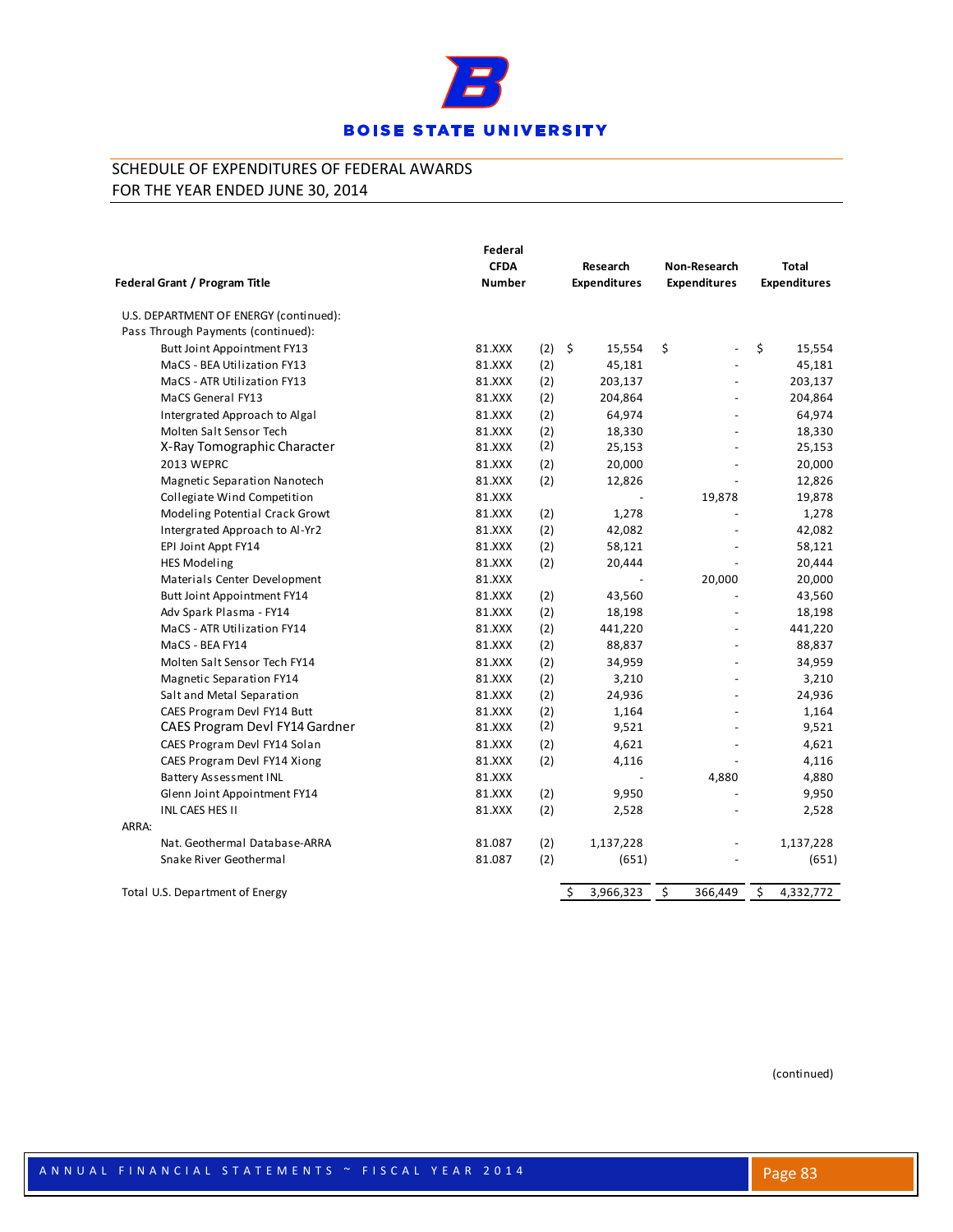

| Federal Grant / Program Title                       | Federal<br><b>CFDA</b><br><b>Number</b> |          | Research<br><b>Expenditures</b> | Non-Research<br><b>Expenditures</b> | <b>Total</b><br><b>Expenditures</b> |
|-----------------------------------------------------|-----------------------------------------|----------|---------------------------------|-------------------------------------|-------------------------------------|
| U.S. DEPARTMENT OF EDUCATION:                       |                                         |          |                                 |                                     |                                     |
| Direct Programs:                                    |                                         |          |                                 |                                     |                                     |
| Federal Supplemental Educational Opportunity Grants | 84.007                                  | $(1)$ \$ | $\blacksquare$                  | \$<br>396,425                       | \$<br>396,425                       |
| Federal College Work-Study (CWS)                    | 84.033                                  | (1)      |                                 | 501,424                             | 501,424                             |
| Federal CWS Job Location Costs (JLC)                | 84.033                                  | (1)      |                                 | 39,576                              | 39,576                              |
| <b>Federal Perkins Loans</b>                        | 84.038                                  | (1)      | $\overline{a}$                  | 1,600,037                           | 1,600,037                           |
| <b>Federal Pell Grants</b>                          | 84.063                                  | (1)      | $\blacksquare$                  | 27,235,476                          | 27,235,476                          |
| Federal Direct Subsidized Loans                     | 84.268                                  | (1)      | $\Box$                          | 32,236,217                          | 32,236,217                          |
| <b>Federal Direct Unsubsidized Loans</b>            | 84.268                                  | (1)      | $\overline{\phantom{a}}$        | 46,219,283                          | 46,219,283                          |
| <b>Federal Direct Parent Loans</b>                  | 84.268                                  | (1)      |                                 | 4,737,741                           | 4,737,741                           |
| Federal Iraq/Afghan Service Grant                   | 84.408                                  | (1)      | $\overline{\phantom{a}}$        | 5,080                               | 5,080                               |
| Student Success Program 12-13                       | 84.042A                                 |          | $\overline{a}$                  | 49,995                              | 49,995                              |
| Student Success Program 13-14                       | 84.042A                                 |          | $\overline{\phantom{a}}$        | 254,225                             | 254,225                             |
| ETS I 2012-2013                                     | 84.044A                                 |          |                                 | 64,945                              | 64,945                              |
| ETS II 2012-2013                                    | 84.044A                                 |          | $\overline{\phantom{a}}$        | 61,927                              | 61,927                              |
| ETS II 2013-2014                                    | 84.044A                                 |          | $\overline{a}$                  | 208,246                             | 208,246                             |
| ETS   2013-2014                                     | 84.044A                                 |          | $\overline{a}$                  | 371,905                             | 371,905                             |
| UB I Canyon County 2011-2012                        | 84.047A                                 |          | ä,                              | 28                                  | 28                                  |
| UB III - Borah & Capital 12-13                      | 84.047A                                 |          |                                 | 134                                 | 134                                 |
| UB I Canyon County 2012-2013                        | 84.047A                                 |          | $\overline{\phantom{a}}$        | 156,445                             | 156,445                             |
| UB II Duck Valley 2012-2013                         | 84.047A                                 |          | ÷,                              | 78,799                              | 78,799                              |
| UB IV Meridian 2012-2013                            | 84.047A                                 |          | $\overline{a}$                  | 94,962                              | 94,962                              |
| UB III - Borah & Capital 13-14                      | 84.047A                                 |          |                                 | 226,392                             | 226,392                             |
| UB IV Meridian 2013-2014                            | 84.047A                                 |          |                                 | 165,544                             | 165,544                             |
| UB I Canyon County 2013-2014                        | 84.047A                                 |          |                                 | 218,526                             | 218,526                             |
| UB II Duck Valley 2013-2014                         | 84.047A                                 |          | $\overline{\phantom{a}}$        | 188,920                             | 188,920                             |
| Veterans Upward Bound 12-13                         | 84.047V                                 |          | $\overline{a}$                  | 48,960                              | 48,960                              |
| Veterans Upward Bound 13-14                         | 84.047V                                 |          | $\ddot{\phantom{a}}$            | 191,943                             | 191,943                             |
| HEP 2011-2012                                       | 84.141A                                 |          | $\overline{\phantom{a}}$        | (377)                               | (377)                               |
| HEP 2012-2013                                       | 84.141A                                 |          |                                 | 26,103                              | 26,103                              |
| HEP 2013-2014                                       | 84.141A                                 |          | ä,                              | 433,394                             | 433,394                             |
| CAMP 2011-2012                                      | 84.149A                                 |          | $\sim$                          | (679)                               | (679)                               |
| CAMP 2012-2013                                      | 84.149A                                 |          |                                 | 34,609                              | 34,609                              |
| CAMP 2013-2014                                      | 84.149A                                 |          |                                 | 378,127                             | 378,127                             |
| McNair Scholars Program 12-13                       | 84.217A                                 |          |                                 | 73,702                              | 73,702                              |
| McNair Scholars Program 13-14                       | 84.217A                                 |          |                                 | 122,920                             | 122,920                             |
| Teacher Monitoring PD                               | 84.305A                                 | (2)      | 331,443                         |                                     | 331,443                             |
| Improving Metacomprehension                         | 84.305B                                 | (2)      | 9,771                           |                                     | 9,771                               |
| <b>TATERS</b>                                       | 84.325T                                 |          |                                 | 98,940                              | 98,940                              |
| UB III - Borah & Capital 14-15                      | 84.ADV                                  |          |                                 | 37,010                              | 37,010                              |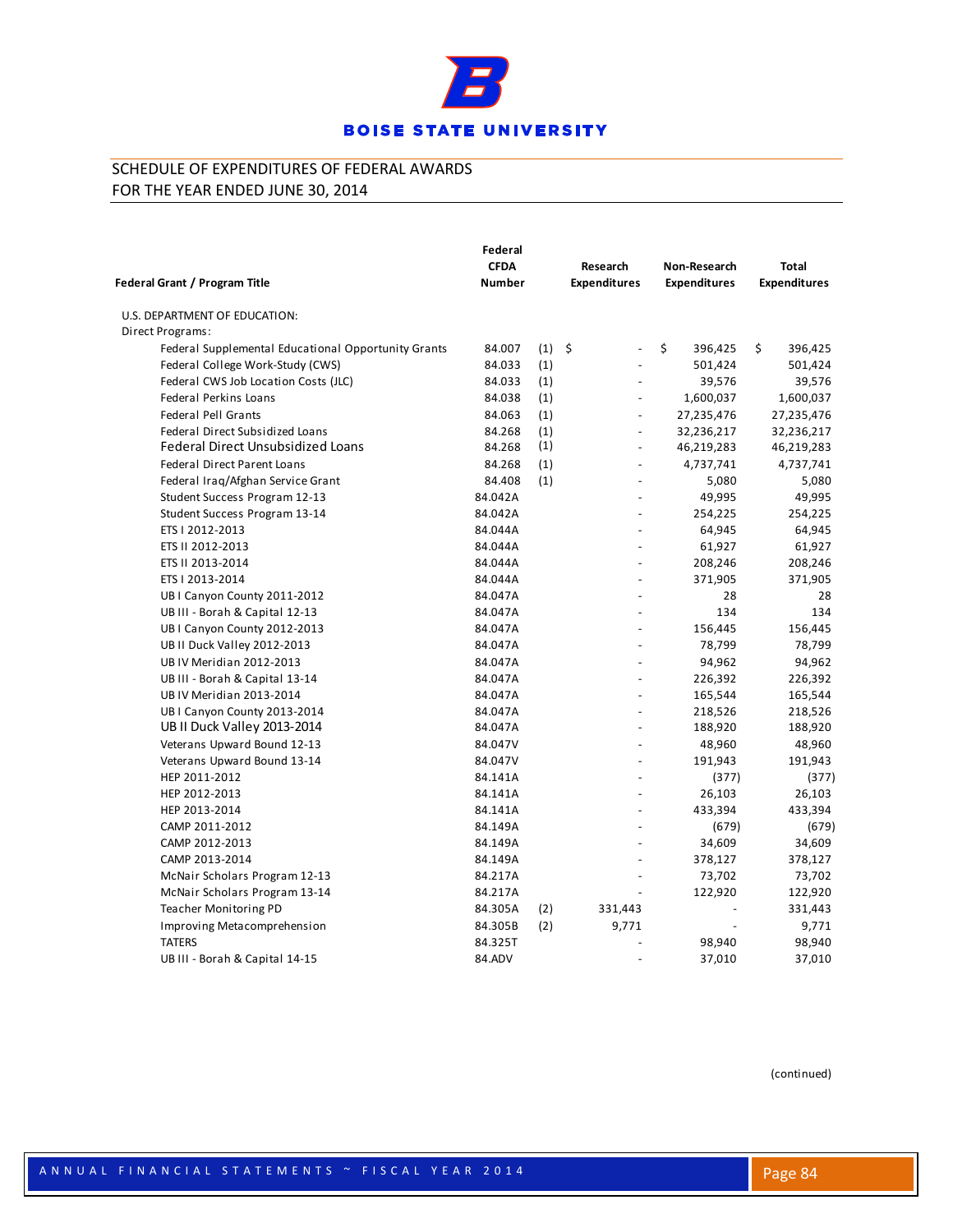

|                                               | Federal                      |          |                     |    |                                     |    |                                     |  |
|-----------------------------------------------|------------------------------|----------|---------------------|----|-------------------------------------|----|-------------------------------------|--|
|                                               | <b>CFDA</b><br><b>Number</b> |          | Research            |    | Non-Research<br><b>Expenditures</b> |    | <b>Total</b><br><b>Expenditures</b> |  |
| <b>Federal Grant / Program Title</b>          |                              |          | <b>Expenditures</b> |    |                                     |    |                                     |  |
| U.S. DEPARTMENT OF EDUCATION (continued):     |                              |          |                     |    |                                     |    |                                     |  |
| Pass Through Payments:                        |                              |          |                     |    |                                     |    |                                     |  |
| <b>Enhancing Teacher PCK Inquiry</b>          | 84.366                       |          | \$                  | \$ | (9,716)                             | \$ | (9,716)                             |  |
| Dev. Mathematical Thinking III                | 84.366                       |          |                     |    | 4,214                               |    | 4,214                               |  |
| i-STEM Prof Dev Initiative                    | 84.366                       |          |                     |    | 352,534                             |    | 352,534                             |  |
| i-STEM Prof Dev Stipends                      | 84.366                       |          | ÷                   |    | 28,370                              |    | 28,370                              |  |
| School Improvement 10-11                      | 84.010A                      |          |                     |    | (634)                               |    | (634)                               |  |
| Idaho Building Capacity 2011                  | 84.010A                      |          |                     |    | (1,886)                             |    | (1,886)                             |  |
| IBC 2012 A-Funds                              | 84.010A                      |          | L.                  |    | 4,094                               |    | 4,094                               |  |
| School Imp. 2012 A-Funds                      | 84.010A                      |          |                     |    | 219                                 |    | 219                                 |  |
| School Imp. 2012 A-Admin                      | 84.010A                      |          |                     |    | 1,899                               |    | 1,899                               |  |
| IBC A-Funds 13-14                             | 84.010A                      |          | ÷                   |    | 224,112                             |    | 224,112                             |  |
| School Improvement 2013                       | 84.010A                      |          |                     |    | 72,280                              |    | 72,280                              |  |
| <b>SESTA 11-12</b>                            | 84.027A                      | (3)      |                     |    | 940                                 |    | 940                                 |  |
| PBIS 11-12                                    | 84.027A                      | (3)      |                     |    | (1,798)                             |    | (1,798)                             |  |
| <b>SESTA 12-13</b>                            | 84.027A                      | (3)      |                     |    | 6,449                               |    | 6,449                               |  |
| SW Regional 12-13                             | 84.027A                      | (3)      |                     |    | 6,218                               |    | 6,218                               |  |
| PBIS 12-13                                    | 84.027A                      | (3)      |                     |    | 23,314                              |    | 23,314                              |  |
| SW Regional Special Ed 13-14                  | 84.027A                      | (3)      | ä,                  |    | 316,217                             |    | 316,217                             |  |
| <b>SESTA 13-14</b>                            | 84.027A                      | (3)      |                     |    | 489,822                             |    | 489,822                             |  |
| PBIS 13-14                                    | 84.027A                      | (3)      |                     |    | 211,781                             |    | 211,781                             |  |
| <b>MTSS</b>                                   | 84.027A                      | (3)      |                     |    | 25                                  |    | 25                                  |  |
| CII Improvement Support to STs                | 84.283B                      |          |                     |    | (19)                                |    | (19)                                |  |
| <b>RESET 12-13</b>                            | 84.323A                      | (2)      | 7,872               |    |                                     |    | 7,872                               |  |
| NWP Teacher Leadership Develop                | 84.367D                      |          |                     |    | 3,474                               |    | 3,474                               |  |
| SEED: Taft Elementary                         | 84.367D                      |          |                     |    | 3,935                               |    | 3,935                               |  |
| NWP SEED Online Learning Exp                  | 84.367D                      |          |                     |    | 9,247                               |    | 9,247                               |  |
| School Improvement 2014 Admin                 | 84.388A                      |          |                     |    | 31,805                              |    | 31,805                              |  |
| ADI Support to States                         | 84.ADV                       |          |                     |    | (6, 192)                            |    | (6, 192)                            |  |
| ARRA:                                         |                              |          |                     |    |                                     |    |                                     |  |
| <b>IBC 2011-ARRA</b>                          | 84.388A                      |          |                     |    | 1,886                               |    | 1,886                               |  |
| <b>IBC 2012 ARRA</b>                          | 84.388A                      |          |                     |    | (4,094)                             |    | (4,094)                             |  |
| School Imp. 2012 ARRA                         | 84.388A                      |          |                     |    | 365                                 |    | 365                                 |  |
| <b>IBC ARRA 13-14</b>                         | 84.388A                      |          |                     |    | 108,021                             |    | 108,021                             |  |
| Total U.S. Department of Education            |                              |          | \$<br>349,086       |    | \$118,433,786                       |    | \$118,782,872                       |  |
| U.S. DEPARTMENT OF HEALTH AND HUMAN SERVICES: |                              |          |                     |    |                                     |    |                                     |  |
| Direct Programs:                              |                              |          |                     |    |                                     |    |                                     |  |
| Developing Proteogenomic Mappi                | 93.172                       | $(2)$ \$ | 190                 | \$ |                                     | \$ | 190                                 |  |
| Developing Proteogenomic Mappi                | 93.172                       | (2)      | (12, 193)           |    |                                     |    | (12, 193)                           |  |
| Software to ID Post-Translatio                | 93.389                       | (2)      | (154)               |    |                                     |    | (154)                               |  |
|                                               |                              |          |                     |    |                                     |    |                                     |  |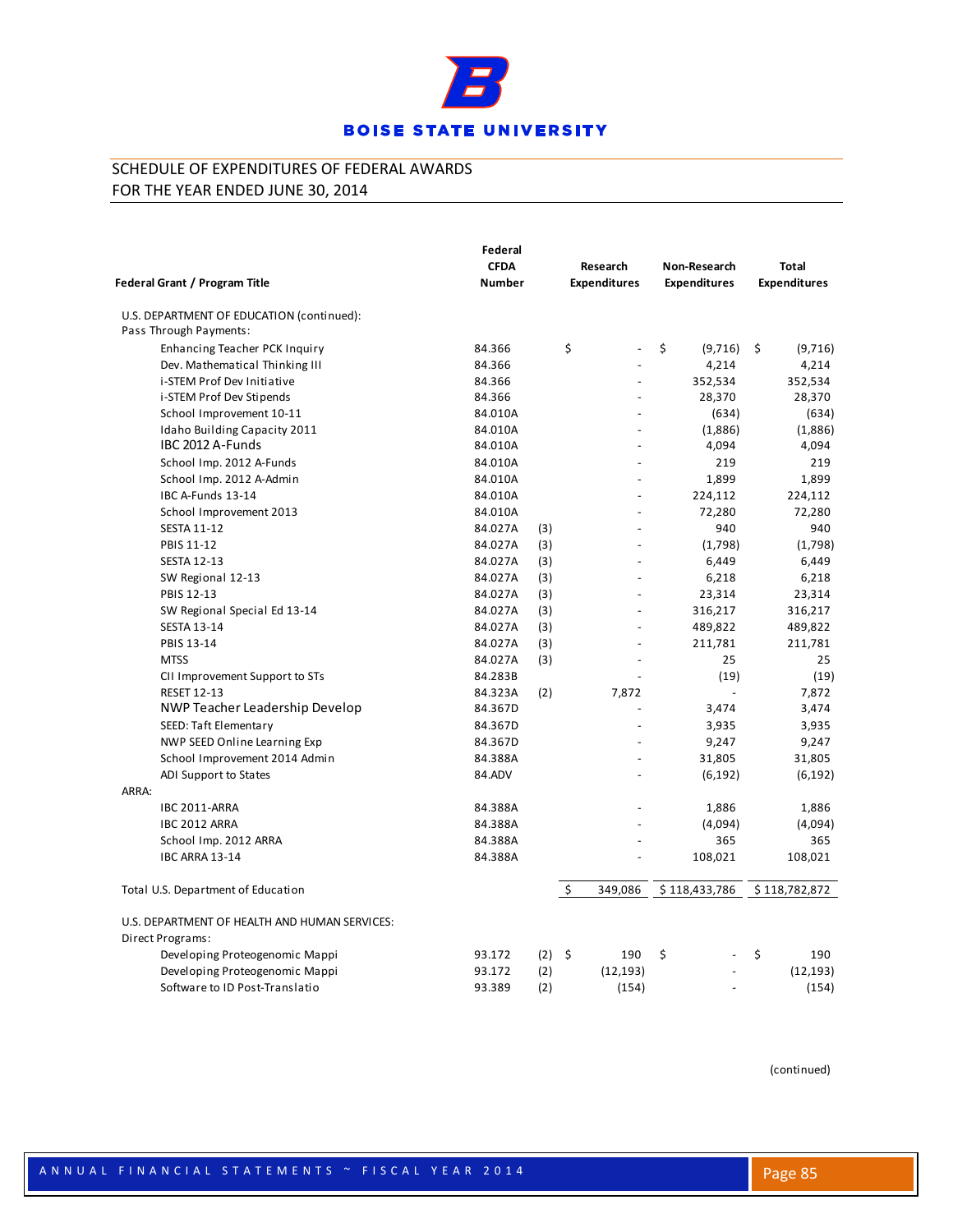

|                                                           | Federal       |     |                     |                          |                     |  |
|-----------------------------------------------------------|---------------|-----|---------------------|--------------------------|---------------------|--|
| Federal Grant / Program Title                             | <b>CFDA</b>   |     | Research            | Non-Research             | <b>Total</b>        |  |
|                                                           | <b>Number</b> |     | <b>Expenditures</b> | <b>Expenditures</b>      | <b>Expenditures</b> |  |
| U.S. DEPARTMENT OF HEALTH AND HUMAN SERVICES (continued): |               |     |                     |                          |                     |  |
| Direct Programs (continued):                              |               |     |                     |                          |                     |  |
| Preferential Cytotoxic                                    | 93.395        | (2) | \$<br>71,424        | \$<br>÷,                 | \$<br>71,424        |  |
| Oncostatin M-induced VEGF                                 | 93.396        | (2) | 41,608              |                          | 41,608              |  |
| Improvement of RNA Search                                 | 93.859        | (2) | 19,919              |                          | 19,919              |  |
| NIH K25 Career Award                                      | 93.859        | (2) | 101,251             |                          | 101,251             |  |
| Ident and Char of Integrin                                | 93.859        | (2) | 117,779             |                          | 117,779             |  |
| APoE4 Proteolysis Alzheimer's                             | 93.866        | (2) | 49,190              |                          | 49,190              |  |
| Pass Through Payments:                                    |               |     |                     |                          |                     |  |
| STAC-TEC Sustainable Technolog                            | 93.143        |     |                     | 13,609                   | 13,609              |  |
| Perceived Risk: Medical Error                             | 93.226        | (2) | 18,633              |                          | 18,633              |  |
| ID CAH Lean Process Improve                               | 93.241        |     |                     | 7,334                    | 7,334               |  |
| Idaho Office of Drug Policy Ev                            | 93.243        |     |                     | 29,538                   | 29,538              |  |
| Diesel Exposure in Mines                                  | 93.262        | (2) | 55,004              | $\overline{\phantom{a}}$ | 55,004              |  |
| Diesel Exposure in Mines COEN                             | 93.262        | (2) | 1,170               |                          | 1,170               |  |
| <b>Tobacco Prevention Program</b>                         | 93.283        |     |                     | 15,257                   | 15,257              |  |
| Preclinical Eval of Sub Staph                             | 93.350        | (2) | 11,028              |                          | 11,028              |  |
| INBRE II - Year 4                                         | 93.389        | (2) | (2, 271)            |                          | (2, 271)            |  |
| INBRE II - Year 4                                         | 93.389        | (2) | (1,693)             |                          | (1,693)             |  |
| INBRE II - Year 4                                         | 93.389        | (2) | (100)               |                          | (100)               |  |
| INBRE II - Year 4                                         | 93.389        | (2) | (6, 188)            |                          | (6, 188)            |  |
| INBRE II - Year 4                                         | 93.389        | (2) | (4,238)             | $\overline{a}$           | (4, 238)            |  |
| <b>INBRE II - Yr 5 Bioinformatics</b>                     | 93.389        | (2) | 73,154              |                          | 73,154              |  |
| <b>INBRE II - Yr 5 Core</b>                               | 93.389        | (2) | 126,225             | $\overline{a}$           | 126,225             |  |
| <b>INBRE II - Yr 5 Cornell</b>                            | 93.389        | (2) | 58,063              |                          | 58,063              |  |
| <b>INBRE II - Yr 5 Knowlton</b>                           | 93.389        | (2) | 30,102              |                          | 30,102              |  |
| INBRE II - Yr 5 Mitchell                                  | 93.389        | (2) | 62,320              |                          | 62,320              |  |
| <b>INBRE II - Yr 5 Stevens</b>                            | 93.389        | (2) | 101,738             | $\blacksquare$           | 101,738             |  |
| INBRE II - Yr 5 Team                                      | 93.389        | (2) | 156,624             |                          | 156,624             |  |
| Impact Scholars Coordinator                               | 93.556        |     |                     | 23,901                   | 23,901              |  |
| ID Refugee CETI                                           | 93.576        |     |                     | 32,081                   | 32,081              |  |
| Idaho Office for Refugees                                 | 93.576        |     |                     | 7,465                    | 7,465               |  |
| Project SHINE                                             | 93.576        |     | ÷                   | 43,873                   | 43,873              |  |
| Montana Critical Access Hospit                            | 93.824        |     |                     | 28,228                   | 28,228              |  |
| Gait Post Stroke                                          | 93.859        | (2) | 51,017              |                          | 51,017              |  |
| NK cell subset and beta-adrene                            | 93.859        | (2) | 38,793              |                          | 38,793              |  |
| Association of Serum OSM Level                            | 93.859        | (2) | 48,165              |                          | 48,165              |  |
| IDeA - CTR Boise State                                    | 93.859        | (2) | 24,455              |                          | 24,455              |  |
| Accelerated Reconstruction                                | 93.879        | (2) | (702)               |                          | (702)               |  |
| Nursing CAQ Phase IV                                      | 93.913        | (2) | 13,402              |                          | 13,402              |  |
| Utah Critical Access Hospital                             | 93.913        |     |                     | 20,142                   | 20,142              |  |
| Maternal and Child Health Need                            | 93.994        |     |                     | 20,029                   | 20,029              |  |